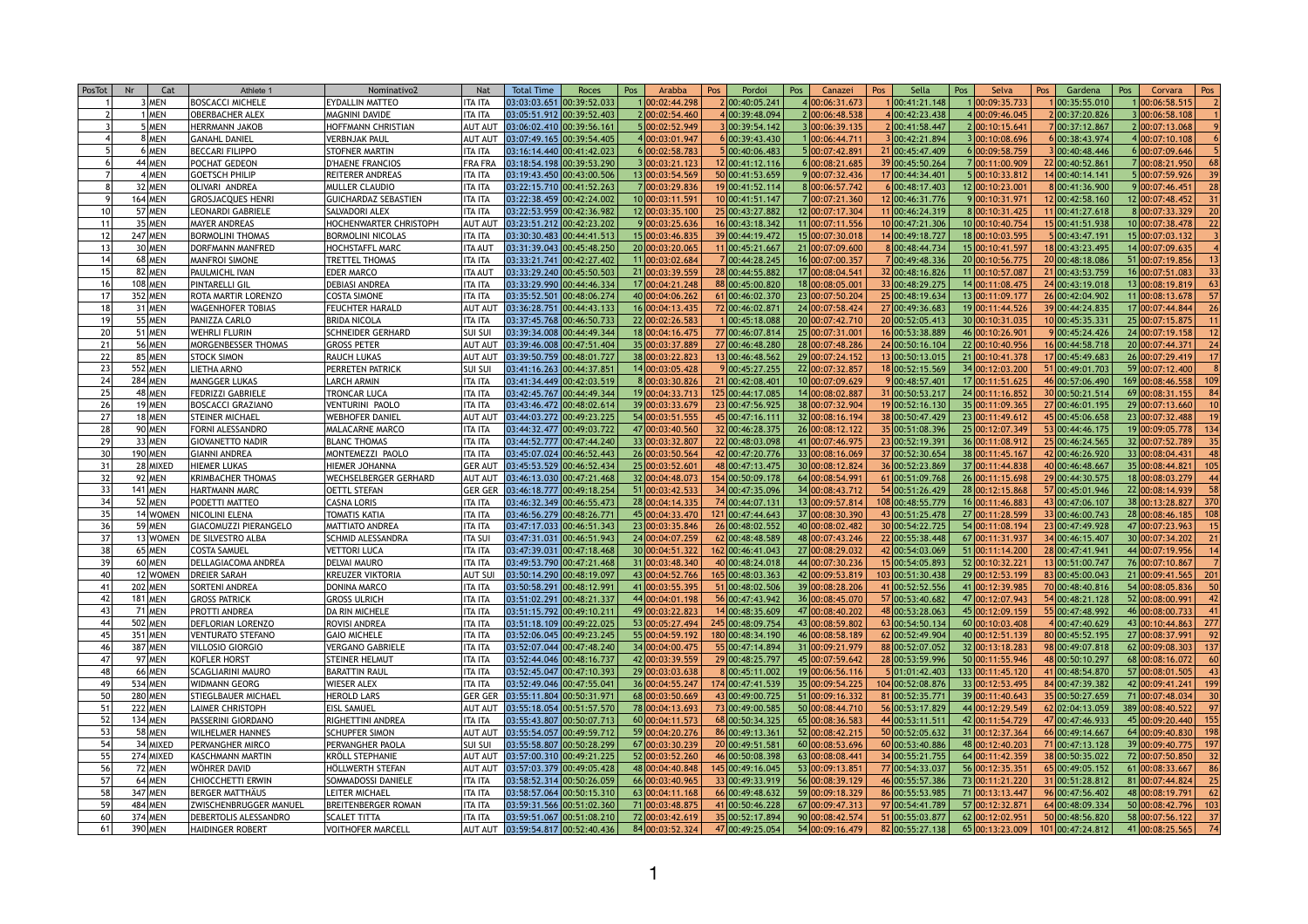|                 | 279 MIXED      | KROEHN MARITA               | <b>KROEHN NIKLAS</b>          | <b>AUT AUT</b> | $04:00:10.054$ 00:52:38.434                   |  | 83 00:04:32.316  | 117 00:52:08.184 | 87 00:09:00.469                                          | 64 00:54:12.164  | 53 00:12:43.620                                          | 73 00:46:19.681  | 31 00:08:35.186                                                                     |
|-----------------|----------------|-----------------------------|-------------------------------|----------------|-----------------------------------------------|--|------------------|------------------|----------------------------------------------------------|------------------|----------------------------------------------------------|------------------|-------------------------------------------------------------------------------------|
|                 | $50$ MEN       | <b>MICHELUZZI MIRCO</b>     | <b>VERRA COSMA</b>            | <b>ITA ITA</b> | [04:00:34.819 00:48:40.927]                   |  | 46 00:05:37.844  | 271 00:48:52.598 | 49 00:07:57.707                                          | 26 00:55:49.087  | 70 00:10:54.950                                          | 19 00:55:10.129  | 130 00:07:31.577                                                                    |
|                 | 254 MEN        | <b>MUXEL MARKUS</b>         | <b>KEMPF NORBERT</b>          | <b>AUT AUT</b> | $04:00:38.820$ 00:51:37.210                   |  | 76 00:04:31.307  | 115 00:49:44.764 | 58 00:09:09.765                                          | 70 00:55:19.633  | 63 00:13:08.892                                          | 93 00:48:43.857  | 56 00:08:23.392                                                                     |
|                 | $214$ MEN      | <b>PFAFFENWIMMER OLIVER</b> | KOHLBAUER AUGUST              | <b>AUT AUT</b> | $04:00:48.820$ 00:53:59.810                   |  | 105 00:04:21.433 | 89 00:51:30.532  | 76 00:10:00.745                                          | 114 00:53:53.880 | 49 00:12:46.272                                          | 77 00:46:28.792  | 34 00:07:47.356                                                                     |
|                 | $53$ MEN       | GOOD MARCO                  | <b>WENK CHRISTIAN</b>         | <b>SUI SUI</b> | 04:01:44.822 00:49:30.544                     |  | 57 00:04:23.236  | 93 00:49:41.714  | 57 00:08:43.315                                          | 53 00:57:14.294  | 84 00:12:22.559                                          | 60 00:51:29.826  | 82 00:08:19.334                                                                     |
|                 | 236 MEN        | COSTA VALENTINO             | <b>COSTA MATTEO</b>           | <b>ITA ITA</b> | 04:02:02.823 00:49:40.405                     |  | 58 00:04:54.622  | 172 00:50:53.918 | 69 00:09:29.062                                          | 92 00:56:31.425  | 76 00:13:06.755                                          | 91 00:49:23.294  | 65 00:08:03.342                                                                     |
|                 | <b>224 MEN</b> | PEZZI FABIANO               | PERLI MATTEO                  | <b>ITA ITA</b> | $04:02:25.074$ $00:51:28.318$                 |  | 73 00:03:40.202  | 31 00:51:52.497  | 81 00:09:06.519                                          | 68 00:56:39.631  | 77 00:13:08.533                                          | 92 00:48:07.618  | 49 00:08:21.756                                                                     |
|                 | 38 WOMEN       | CUMERLATO MARTINA           | <b>FEIX TERESA</b>            | <b>ITA ITA</b> | 04:02:59.326 00:53:40.139                     |  | 100 00:04:13.21  | 70 00:52:36.208  | 93 00:09:10.950                                          | 73 00:54:45.844  | 58 00:12:48.908                                          | 79 00:46:56.373  | 36 00:08:47.693                                                                     |
|                 | <b>116 MEN</b> | WENDT MANUEL                | <b>WENDT FLORIAN</b>          | <b>ITA ITA</b> | 04:03:49.828 00:52:08.457                     |  | 80 00:03:51.059  | 44 00:50:06.947  | 62 00:08:02.263                                          | 29 00:54:53.145  | 61 00:11:42.187                                          | 37 00:54:52.907  | 124 00:08:12.863                                                                    |
|                 | 15 MIXED       | <b>FELICETTI GIORGIA</b>    | <b>CARONTI LUCA</b>           | <b>ITA ITA</b> | 04:03:57.079 00:50:45.465                     |  | 70 00:03:54.054  | 49 00:51:40.329  | 78 00:09:14.070                                          | 78 00:56:30.474  | 75 00:12:37.551                                          | 67 00:50:47.160  | 74 00:08:27.976                                                                     |
|                 | 89 MEN         | VEDOVATI PAOLO              | <b>SIGNORI MAURIZIO</b>       | <b>ITA ITA</b> | 04:04:15.330 00:51:35.822                     |  | 75 00:04:04.194  | 60 00:53:01.558  | 100 00:08:39.204                                         | 47 00:56:59.084  | 79 00:12:29.58                                           | 63 00:49:34.011  | 67 00:07:51.877                                                                     |
|                 | 212 MEN        | <b>ABT TOBIAS</b>           | <b>BUDIG SIMON</b>            | <b>GER GER</b> | [04:04:49.834]00:52:50.035                    |  | 89 00:03:26.485  | 17 00:52:05.804  | 86 00:09:17.705                                          | 83 00:56:49.365  | 78 00:12:41.03                                           | 72 00:49:33.294  | 66 00:08:06.116                                                                     |
|                 | 84 MEN         | DAGAI ALEX                  | <b>TREBO MIKE</b>             | <b>ITA ITA</b> | 04:04:51.333 00:50:18.432                     |  | 64 00:04:28.092  | 111 00:52:32.542 | 92 00:08:43.977                                          | 55 00:58:10.860  | 91 00:11:57.069                                          | 49 00:50:54.664  | 75 00:07:45.697                                                                     |
|                 | $95$ MEN       | <b>GUJAN BEDA</b>           | <b>HIDBER RETO</b>            | <b>SUI SUI</b> | 04:05:16.834 00:52:57.691                     |  | 92 00:03:43.072  | 37 00:51:55.071  | 82 00:09:00.59                                           | 65 00:57:00.675  | 80 00:11:22.593                                          | 32 00:51:48.936  | 85 00:07:28.205                                                                     |
|                 | 533 MEN        | <b>SCHMID JAKOB</b>         | LEHMANN MARIO                 | <b>GER GER</b> | $04:05:22.833$ 00:50:33.968                   |  | 69 00:04:18.016  | 80 00:51:15.899  | 72 00:09:28.859                                          | 91 00:58:52.168  | 97 00:12:13.028                                          | 56 00:50:43.978  | 73 00:07:56.917                                                                     |
|                 | 166 MEN        | DAPOZ DAVIDE                | ZAMBOTTI DAMIANO              | <b>ITA ITA</b> | [04:05:30.405]00:53:05.492                    |  | 95 00:04:33.256  | 120 00:51:55.570 | 83 00:09:06.379                                          | 67 00:57:09.209  | 82 00:12:45.257                                          | 76 00:48:41.829  | 55 00:08:13.413                                                                     |
|                 | $83$ MEN       | <b>IESKA FLORIAN</b>        | LOHER FLORIAN                 | <b>GER GER</b> | 04:05:32.333 00:52:33.433                     |  | 81 00:04:25.083  | 95 00:51:15.821  | 71 00:09:19.202                                          | 87 00:55:47.870  | 69 00:12:16.288                                          | 58 00:51:32.509  | 84 00:08:22.127                                                                     |
|                 | 514 MEN        | <b>TESSARO TOMMASO</b>      | TRAMET MARCO                  | <b>ITA ITA</b> | 04:06:02.086 00:53:20.951                     |  | 98 00:04:02.259  | 58 00:51:05.370  | 70 00:09:11.948                                          | 75 00:55:38.089  | 66 00:13:24.195                                          | 103 00:50:26.880 | 70 00:08:52.394                                                                     |
|                 | 531 MEN        | GIOVANAZZI LORENZO          | <b>GRIMAZ STEFANO</b>         | <b>ITA ITA</b> | 04:06:12.336 00:50:08.961                     |  | 61 00:04:27.064  | 106 00:49:56.745 | 61 00:08:43.041                                          | 52 00:54:46.843  | 59 00:12:27.785                                          | 61 00:56:50.609  | 160 00:08:51.288                                                                    |
|                 | <b>111 MEN</b> | <b>MANESSI NICOLA</b>       | <b>SANZOGNI MAURIZIO</b>      | <b>ITA ITA</b> | 04:07:15.839 00:51:39.140                     |  | 77 00:04:25.867  | 100 00:49:33.470 | 55 00:10:57.061                                          | 162 00:54:29.402 | 55 00:16:11.006                                          | 220 00:49:09.941 | 63 00:10:49.952                                                                     |
|                 | $62$ MEN       | <b>LEITER HANS</b>          | <b>MANDELC RONNY</b>          | <b>AUT AUT</b> | $04:08:35.342$ 00:51:29.641                   |  | 74 00:03:42.638  | 36 00:52:17.052  | 89 00:08:51.216                                          | 59 00:59:41.355  | 104 00:12:37.739                                         | 68 00:51:55.503  | 88 00:08:00.198                                                                     |
|                 | 312 MEN        | GRASSI MIRKO                | MORONI ANDREA LUCIANO         | <b>ITA ITA</b> | 04:09:16.347 00:52:48.705                     |  | 88 00:03:27.316  | 18 00:51:57.567  | 84 00:09:52.696                                          | 99 00:55:54.874  | 72 00:13:28.298                                          | 106 00:52:12.133 | 89 00:09:34.758                                                                     |
|                 | 447 MEN        | <b>HASLINGER STEFAN</b>     | <b>SPECKL CHRISTIAN</b>       | <b>AUT AUT</b> | $04:09:38.345$ 00:52:46.194                   |  | 86 00:03:39.749  | 30 00:52:41.215  | 95 00:08:37.130                                          | 45 00:59:01.793  | 100 00:12:19.33                                          | 59 00:52:52.755  | 92 00:07:40.178                                                                     |
|                 | <b>267 MEN</b> | <b>CURTI LUCA</b>           | <b>COLLEONI PAOLO</b>         | <b>ITA ITA</b> | 04:10:02.417 00:49:26.225                     |  | 56 00:04:25.184  | 96 00:51:28.410  | 74 00:10:54.441                                          | 156 00:57:19.161 | 85 00:14:02.025                                          | 124 00:53:00.897 | 94 00:09:26.074                                                                     |
|                 | 543 MEN        | WOLFISBERG MIRKO            | <b>FUMI EDOARDO</b>           | <b>SUI SUI</b> | 04:11:02.349 00:53:59.990                     |  | 106 00:04:30.004 | 114 00:51:16.307 | 73 00:09:10.620                                          | 71 00:57:08.397  | 81 00:13:02.293                                          | 88 00:53:11.055  | 98 00:08:43.683                                                                     |
|                 | 488 MEN        | <b>VIVOT LUKAS</b>          | BRIELER PATRICK               | <b>AUT AU</b>  | 04:11:32.101 01:45:32.453                     |  | 434 00:03:34.528 | 24 00:51:34.865  | 77 00:09:12.763                                          | 76 00:59:51.464  | 107 00:13:49.234                                         | 117 00:54:09.055 | 114 00:08:40.691                                                                    |
|                 | 168 MEN        | <b>DE ZAIACOMO MORRIS</b>   | <b>FOLLADOR DANIELE</b>       | <b>ITA ITA</b> | 04:11:57.352 00:53:02.199                     |  | 94 00:04:39.809  | 144 00:52:53.556 | 98 00:09:23.399                                          | 89 00:57:48.926  | 88 00:12:39.81                                           | 69 00:52:53.457  | 93 00:08:36.193                                                                     |
|                 | 428 MEN        | <b>SCHALLER FABIAN</b>      | <b>MBODEN ALEXANDER</b>       | <b>SUI SUI</b> | 04:12:02.854 00:55:09.600                     |  | 127 00:04:52.138 | 164 00:52:11.794 | 88 00:10:03.709                                          | 117 01:08:50.539 | 228 00:13:06.723                                         | 90 00:51:15.209  | 78 00:09:15.671                                                                     |
|                 | $67$ MEN       | DUROGATI AARON              | <b>GIETL SIMON</b>            | <b>ITA ITA</b> | 04:12:11.853 00:52:41.873                     |  | 85 00:04:36.798  | 134 00:51:43.152 | 80 00:10:00.168                                          | 111 00:57:22.391 | 87 00:12:47.707                                          | 78 00:53:20.461  | 99 00:09:39.303<br>194                                                              |
|                 | 462 MEN        | <b>CERUTTI DAVIDE</b>       | <b>CUSINI MAX</b>             | <b>ITA ITA</b> | 04:12:26.353 00:54:06.097                     |  | 111 00:03:56.909 | 53 00:52:39.874  | 94 00:08:27.005                                          | 40 00:59:57.501  | 108 00:12:04.324                                         | 52 00:53:04.876  | 97 00:08:09.767                                                                     |
|                 | $130$ MEN      | <b>LOLLO ANDREA</b>         | <b>SOTTSASS CESARE</b>        | <b>ITA ITA</b> | 04:12:42.662 00:52:35.343                     |  | 82 00:04:32.158  | 116 00:53:20.663 | 103 00:09:31.001                                         | 94 00:59:27.456  | 103 00:12:51.233                                         | 81 00:52:20.806  | 91 00:08:04.002                                                                     |
|                 | 539 MEN        | <b>SCHRAMM HELMUT</b>       | <b>SCHRENKER SEBASTIAN</b>    | <b>GER GER</b> | 04:13:16.426 00:57:38.704                     |  | 174 00:04:11.516 | 67 00:52:45.818  | 97 00:10:09.435                                          | 120 00:57:21.392 | 86 00:13:57.548                                          | 122 00:49:03.887 | 60 00:08:08.126                                                                     |
|                 | 54 MEN         | <b>HANREICH ALEXANDER</b>   | <b>REIF STEFAN</b>            | <b>AUT AUT</b> | 04:13:23.607 00:52:47.349                     |  | 87 00:03:59.404  | 54 00:52:44.539  | 96 00:08:50.935                                          | 58 01:00:19.404  | 114 00:13:05.241                                         | 89 00:53:32.536  | 102 00:08:04.199                                                                    |
|                 | $61$ MEN       | <b>BERTELLE ALESSANDRO</b>  | PAT FEDERICO                  | ITA ITA        | 04:13:59.428 00:49:13.971                     |  | 50 00:04:21.807  | 90 00:50:41.579  | 66 00:10:16.314                                          | 126 00:58:40.889 | 95 00:14:25.145                                          | 143 00:57:02.949 | 167 00:09:16.774                                                                    |
|                 | 156 MEN        | <b>CIFRA EMILIANO MARIA</b> | <b>BRAIDA GUIDO</b>           | <b>ITA ITA</b> | 04:17:16.940 00:54:06.038                     |  | 110 00:04:25.454 | 98 00:54:43.691  | 124 00:10:45.720                                         | 150 00:57:52.421 | 89 00:14:12.29                                           | 131 00:51:50.200 | 86 00:09:21.126                                                                     |
|                 | 137 MIXED      | <b>VARESCO CHRISTIAN</b>    | <b>VINANTE MARTA</b>          | <b>ITA ITA</b> | 04:17:38.371 00:53:58.390                     |  | 104 00:04:27.408 | 108 00:53:27.501 | 105 00:10:00.199                                         | 112 00:58:43.573 | 96 00:14:45.518                                          | 159 00:52:19.029 | 90 00:09:56.753                                                                     |
|                 | 149 MEN        | DUCOLI IVO                  | <b>NORIS GIOVANNI</b>         | <b>ITA ITA</b> | 04:17:49.620 00:53:08.499                     |  | 96 00:04:34.757  | 129 00:52:04.057 | 85 00:10:00.698                                          | 113 00:58:35.383 | 94 00:14:26.908                                          | 146 00:55:57.226 | 143 00:09:02.092                                                                    |
|                 | 201 MIXED      | <b>CRAFFONARA LOIS</b>      | PEDEVILLA VERONIKA            | <b>ITA ITA</b> | 04:18:28.871 00:56:24.270                     |  | 144 00:04:54.953 | 173 00:53:38.062 | 109 00:10:33.677                                         | 142 00:59:25.085 | 102 00:12:54.165                                         | 86 00:51:51.463  | 87 00:08:47.196                                                                     |
|                 | 411 MEN        | <b>SCARELLA SIMONE</b>      | DE BATTISTA DANIEL            | <b>ITA ITA</b> | 04:19:08.623 00:54:29.700                     |  | 115 00:04:27.126 | 107 00:53:00.482 | 99 00:09:28.453                                          | 90 00:59:51.059  | 106 00:13:37.268                                         | 111 00:55:25.776 | 136 00:08:48.759                                                                    |
|                 | 87 MEN         | BRADANINI ANDREA            | BONETTI STEFANO               | <b>ITA ITA</b> | 04:19:15.380 00:50:14.468                     |  | 62 00:04:03.055  | 59 00:50:47.086  | 68 00:09:53.195                                          | 101 01:05:05.337 | 185 00:15:17.81                                          | 186 00:54:05.733 | 112 00:09:48.696                                                                    |
|                 | 262 MIXED      | <b>RODIGARI MATTEO</b>      | <b>OPRANDI MARA</b>           | <b>ITA ITA</b> | 04:19:20.875 01:00:56.144                     |  | 220 00:04:18.250 | 82 00:55:53.345  | 144 00:10:30.432                                         | 138 00:55:47.558 | 68 00:14:08.796                                          | 129 00:48:34.934 | 53 00:09:11.416                                                                     |
|                 | 523 MEN        | LONGHI ROBERTO              | FEDERICI SIMONE               | <b>ITA ITA</b> | 04:19:22.236 00:53:30.607                     |  | 99 00:05:11.384  | 207 00:51:30.266 | 75 00:12:22.487                                          | 234 00:56:25.591 | 74 00:15:38.371                                          | 197 00:53:34.923 | 104 00:11:08.607                                                                    |
|                 | $165$ MEN      | COSTABLOZ RUDY              | RONCO NEVIO                   | <b>ITA ITA</b> | 04:19:22.625 00:54:57.934                     |  | 122 00:04:19.765 | 85 00:54:13.599  | 115 00:11:18.433                                         | 182 00:59:05.101 | 101 00:14:27.626                                         | 147 00:51:30.371 | 83 00:09:29.796                                                                     |
|                 | 395 MEN        | RICCI NICOLA                | PEDROTTI JEAN PIERRE          | <b>ITA ITA</b> | 04:19:43.875 00:55:10.004                     |  | 128 00:04:53.731 | 168 00:51:42.419 | 79 00:10:31.586                                          | 139 00:58:18.130 | 92 00:14:54.831                                          | 170 00:53:55.686 | 111 00:10:17.488                                                                    |
|                 | 139 MEN        | FARÈ TOMMASO                | <b>FILONI ALAIN</b>           | <b>ITA ITA</b> | 04:20:08.786 00:59:16.163                     |  | 203 00:04:50.792 | 160 00:54:49.136 | 126 00:10:33.552                                         | 141 00:57:12.437 | 83 00:13:21.637                                          | 99 00:51:10.638  | 77 00:08:54.431<br>124                                                              |
|                 | 445 MEN        | <b>IMBODEN CHRISTIAN</b>    | <b>IYDEGGER BEAT</b>          | <b>SUI SUI</b> | 04:20:09.502 00:54:30.184                     |  | 116 00:04:33.506 | 122 00:53:09.436 | 102 00:10:25.846                                         | 132 00:59:42.369 | 105 00:14:21.120                                         | 136 00:53:43.830 | 106 00:09:43.211                                                                    |
|                 | 230 MEN        | <b>LORI GUIDO</b>           | <b>BRUSCHETTI LUCA</b>        | <b>ITA ITA</b> | 04:20:13.377 00:54:17.938                     |  | 113 00:04:19.419 | 84 00:53:41.245  | 110 00:09:54.614                                         | 105 00:59:57.954 | 109 00:13:53.009                                         | 120 00:55:05.309 | 129 00:09:03.889                                                                    |
|                 | 393 MEN        | MENAPACE MARCO              | <b>BERNHARDT VALENTINO</b>    | <b>ITA ITA</b> | 04:20:14.378 00:55:04.504                     |  | 125 00:03:55.941 | 52 00:55:42.058  | 139 00:10:01.394                                         | 115 01:00:10.450 | 111 00:13:11.09                                          | 95 00:53:30.414  | 101 00:08:38.526                                                                    |
| 11(             | 138 MEN        | <b>WESSLING JAKOB</b>       | <b>GURPEGUI GARCÍA JAVIER</b> | <b>GER ESP</b> | 04:21:29.130 00:50:18.601                     |  | 65 00:04:13.368  | 71 00:54:33.364  | 119 00:09:15.693                                         | 80 01:03:39.801  | 161 00:14:23.133                                         | 138 00:55:58.146 | 145 00:09:07.024                                                                    |
| $11^{\circ}$    | 275 MEN        | <b>JAHN RAINER</b>          | <b>WAGNER STEPHAN</b>         | <b>GER GER</b> | 04:22:12.632 00:56:14.173                     |  | 137 00:04:42.805 | 148 00:54:50.930 | 127 00:10:06.81                                          | 119 00:58:27.380 | 93 00:14:22.275                                          | 137 00:53:45.218 | 107 00:09:43.038                                                                    |
| 112             | 389 MEN        | <b>ZANARDI IVANO</b>        | ZANZOTTI FRANCESCO            | <b>ITA ITA</b> | 04:22:58.455 00:57:01.001                     |  | 153 00:04:36.849 | 135 00:54:48.168 | 125 00:11:28.106                                         | 190 00:58:58.330 | 98 00:14:44.708                                          | 158 00:51:16.940 | 79 00:10:04.353                                                                     |
| 11.             | 132 MEN        | <b>HEIB SEBASTIAN</b>       | <b>BRAUN THOMAS</b>           | <b>GER GEF</b> | 04:22:59.885 00:54:59.434                     |  | 123 00:04:10.559 | 64 00:55:36.794  | 138 00:10:41.929                                         | 148 01:01:21.617 | 125 00:12:51.638                                         | 82 00:54:56.370  | 126 00:08:21.544                                                                    |
| 11 <sup>2</sup> | 527 MEN        | SILVAGNI CARLO              | <b>CIOCCA FEDERICO</b>        | <b>ITA ITA</b> | 04:23:13.885 00:54:00.109                     |  | 107 00:04:24.893 | 94 00:54:36.547  | 121 00:09:53.663                                         | 102 01:03:32.625 | 159 00:14:19.841                                         | 135 00:53:01.617 | 95 00:09:24.590                                                                     |
| 115             | 506 MEN        | DELPERO DIEGO               | D'ANTONIO MASSIMO             | <b>ITA ITA</b> | 04:23:26.386 00:52:57.145                     |  | 91 00:04:26.112  | 102 00:53:25.387 | 104 00:09:53.109                                         | 100 01:01:46.109 | 136 00:14:29.435                                         | 149 00:57:05.538 | 168 00:09:23.551                                                                    |
| 116             | 422 MEN        | <b>GIANOLA MICHELE</b>      | <b>GIANOLA DIONIGI</b>        | <b>ITA ITA</b> | 04:24:11.638 00:53:57.038                     |  | 102 00:04:48.463 | 158 00:56:37.462 | 154 00:09:56.767                                         | 106 01:01:26.594 | 126 00:14:44.644                                         | 157 00:54:45.965 | 121 00:07:54.705                                                                    |
| 117             | 98 MEN         | VANZETTA GIAN LUCA          | <b>VANZETTA LIVIO</b>         | <b>ITA ITA</b> | 04:24:25.144 00:52:50.203                     |  | 90 00:03:24.804  | 15 00:53:41.635  | 111 00:09:05.13                                          | 66 01:04:52.825  | 181 00:15:22.662                                         | 189 00:56:10.798 | 148 00:08:57.086                                                                    |
| 118             | 448 MEN        | <b>BAUREGGER MARTIN</b>     | <b>LEX FELIX</b>              | <b>GER GER</b> | 04:24:27.890 00:59:01.093                     |  | 194 00:05:10.479 | 205 00:55:33.394 | 136 00:10:56.67                                          | 161 01:00:34.458 | 118 00:13:31.496                                         | 108 00:51:27.923 | 80 00:08:12.376                                                                     |
| 119             | 558 MEN        | FRÖHLICH EMANUEL            | <b>RUSSEGGER PATRICK</b>      | <b>AUT AUT</b> | $04:24:28.393$ $00:57:18.093$                 |  | 161 00:04:35.123 | 130 00:56:34.483 | 151 00:09:14.896                                         | 79 01:00:42.742  | 119 00:13:22.386                                         | 100 00:54:14.811 | 117 00:08:25.859                                                                    |
| 12 <sub>C</sub> | 235 MEN        | <b>ZAMBELLI DANIELE</b>     | <b>MICHELI NICOLA</b>         | <b>ITA ITA</b> | 04:24:31.640 00:54:33.881                     |  | 117 00:04:22.321 | 92 00:52:30.078  | 91 00:09:43.74                                           | 95 01:03:04.046  | 153 00:14:26.050                                         | 144 00:56:14.713 | 150 00:09:36.810                                                                    |
| 121             | 146 MEN        | <b>OLIVI ANDREA</b>         | <b>CELEGHINI FEDERICO</b>     | <b>ITA ITA</b> | 04:24:32.458 00:56:18.060                     |  | 139 00:04:15.502 | 75 00:55:00.337  | 130 00:09:09.078                                         | 69 01:01:36.124  | 131 00:13:15.990                                         | 97 00:56:36.242  | 156 00:08:21, 125                                                                   |
| 122             | 197 MEN        | <b>PERSICO RAINIERO</b>     | <b>BREDA ALESSIO</b>          | <b>ITA ITA</b> | 04:24:39.141 00:56:25.020                     |  |                  |                  | $145 00:04:27.714$ $110 00:54:21.540$ $117 00:10:29.855$ |                  |                                                          |                  | $136 01:01:02.210 $ $123 00:13:45.521 $ $115 00:54:08.727 $ $113 00:09:58.554 $ 222 |
| 123             | 270 MEN        | <b>SCANDELLA GIULIO</b>     | <b>ACERBIS RICCARDO</b>       | <b>ITA ITA</b> | $\vert 04:24:42.389 \vert 00:53:57.439 \vert$ |  | 103 00:04:26.315 | 103 00:54:59.947 | 129 00:10:09.793                                         |                  | $121 01:00:54.348$ $122 00:13:49.811$ $118 00:57:56.035$ |                  | $178 00:08:28.701 $ 81                                                              |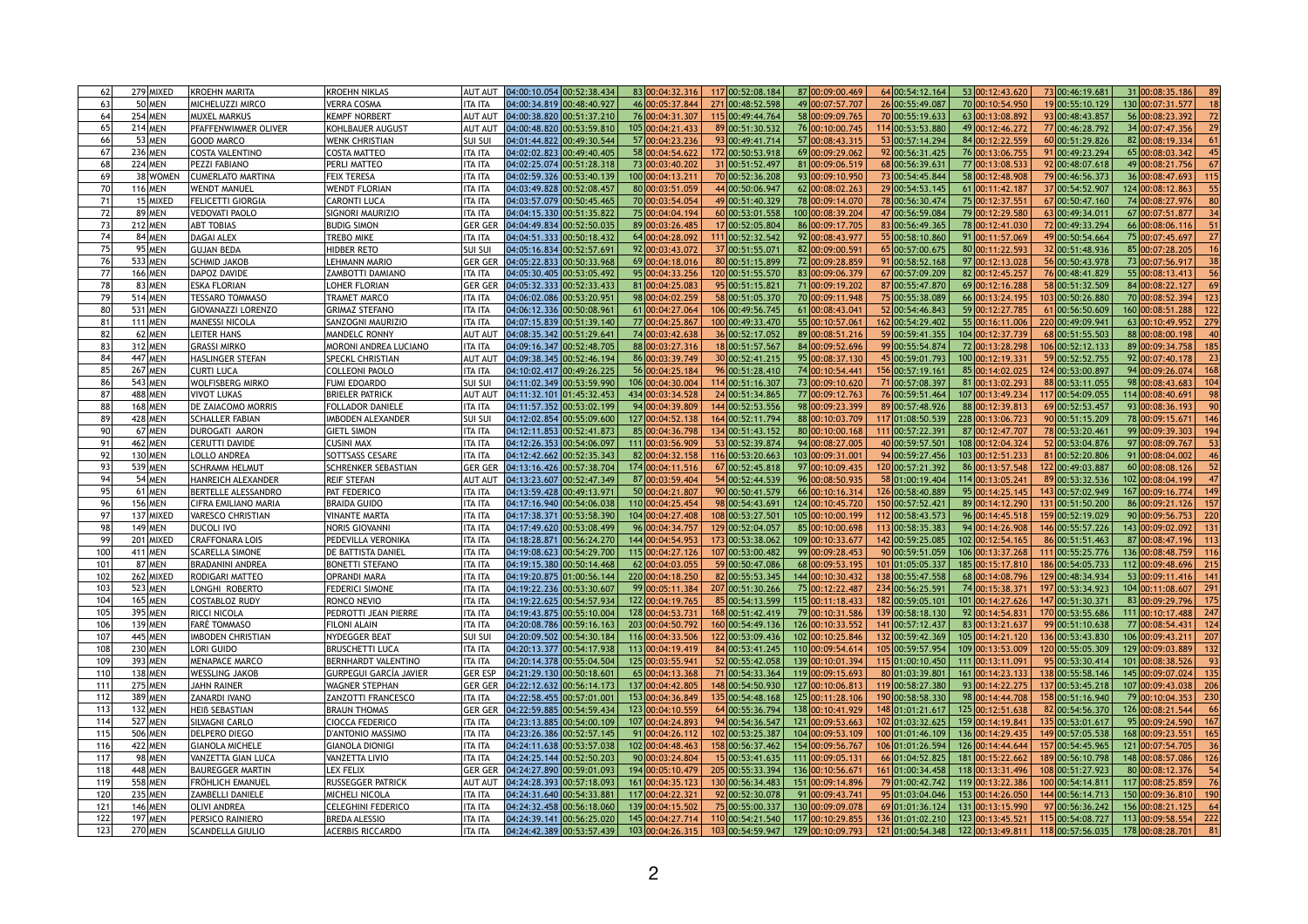| 124                    | 200 MEN              | <b>DE FRANCESCH CHRISTIAN</b>                       | ROSSET DAVIDE                    | <b>ITA ITA</b>                  | 04:25:58.644 00:55:56.069                                                                                                                                                                                                                                              | 131 00:04:25.918 | 101 00:55:52.285                    | 143 00:11:32.691 | 195 01:00:29.357                    | 116 00:15:07.655                     | 178 00:53:02.864                     | 96 00:09:31.805         | 179             |
|------------------------|----------------------|-----------------------------------------------------|----------------------------------|---------------------------------|------------------------------------------------------------------------------------------------------------------------------------------------------------------------------------------------------------------------------------------------------------------------|------------------|-------------------------------------|------------------|-------------------------------------|--------------------------------------|--------------------------------------|-------------------------|-----------------|
| 125                    | 189 MEN              | DORFMEISTER MARC                                    | <b>PITTER MANUEL</b>             | <b>AUT AUT</b>                  | 04:26:02.894 00:54:36.701                                                                                                                                                                                                                                              | 118 00:04:25.554 | 99 00:54:14.754                     | 116 00:10:36.188 | 146 01:02:23.642                    | 143 00:14:42.633                     | 155 00:55:15.043                     | 132 00:09:48.379        | 214             |
| 126                    | 541 MEN              | MEINDL NORBERT                                      | <b>VOLGGER THOMAS</b>            | <b>AUT AUT</b>                  | $04:26:15.146$ $00:56:27.418$                                                                                                                                                                                                                                          | 147 00:04:26.424 | 104 00:54:29.121                    | 118 00:09:58.655 | 109 00:58:58.986                    | 99 00:13:30.045                      | 107 01:00:02.006                     | 208 00:08:22.491        |                 |
| 127                    | 308 MEN              | <b>BERGAMINI SILVANO</b>                            | <b>BOCCARDI MARCO</b>            | <b>ITA ITA</b>                  | 04:26:26.599 00:54:57.083                                                                                                                                                                                                                                              | 121 00:04:15.905 | 76 00:55:10.305                     | 131 00:10:56.188 | 160 00:57:53.746                    | 90 00:15:39.885                      | 198 00:57:31.933                     | 172 00:10:01.554        |                 |
| 128                    | 206 MIXED            | <b>VÖTTER FRITZ</b>                                 | VÖTTER CLAUDIA                   | <b>AUT AUT</b>                  | 04:26:31.395 00:54:00.909                                                                                                                                                                                                                                              | 108 00:04:54.092 | 171 00:55:46.170                    | 140 00:13:15.043 | 278 01:00:26.081                    | 115 00:12:43.932                     | 74 00:56:38.332                      | 158 00:08:46.836        |                 |
| 129                    | 104 MEN              | <b>BIASSONI ANDREA</b>                              | <b>BRUMANA ANDREA</b>            | <b>ITA ITA</b>                  | 04:26:45.465 00:54:01.010                                                                                                                                                                                                                                              | 109 00:04:28.984 | 113 00:54:07.671                    | 113 00:09:50.76  | 98 01:01:43.005                     | 134 00:13:34.741                     | 110 01:00:10.399                     | 209 00:08:48.894        |                 |
| 13 <sub>C</sub>        | 186 MEN              | <b>BRESSAN ERMANNO</b>                              | <b>SOPPELSA FERRUCCIO</b>        | <b>ITA ITA</b>                  | 04:27:07.648 00:54:49.294                                                                                                                                                                                                                                              | 120 00:04:48.451 | 157 00:53:29.794                    | 106 00:10:12.820 | 123 01:00:30.495                    | 117 00:14:32.446                     | 150 00:58:08.640                     | 183 00:10:35.708        | 269             |
| 131                    | 304 MEN              | <b>PEDRETTI GIUSEPPE</b>                            | <b>BOTTARELLI DAVIDE</b>         | <b>ITA ITA</b>                  | 04:27:19.900 00:54:29.216                                                                                                                                                                                                                                              | 114 00:04:33.523 | 123 00:56:36.125                    | 152 00:10:21.083 | 129 01:00:47.640                    | 121 00:15:02.975                     | 175 00:56:01.890                     | 147 00:09:27.448        |                 |
| 132                    | 182 MEN              | <b>DOLIANA SERGIO</b>                               | <b>DEGIAMPIETRO PAOLO</b>        | <b>ITA ITA</b>                  | 04:27:41.551 00:56:00.679                                                                                                                                                                                                                                              | 132 00:04:32.555 | 118 00:55:12.224                    | 132 00:10:34.364 | 144 01:00:07.298                    | 110 00:14:44.504                     | 156 00:56:53.683                     | 163 00:09:36.244        |                 |
| 133                    | 259 MEN              | <b>DE BARBA ANDREA</b>                              | <b>GRESSANI CRISTIAN</b>         | <b>ITA ITA</b>                  | 04:27:47.899 00:56:16.830                                                                                                                                                                                                                                              | 138 00:04:50.147 | 159 00:56:33.266                    | 150 00:12:21.941 | 232 01:00:14.085                    | 112 00:13:38.953                     | 112 00:54:38.196                     | 120 00:09:14.481        |                 |
| 134                    | 173 MIXED            | <b>BIELER ANNIE</b>                                 | <b>NEGRA CRISTOFORO</b>          | <b>ITA ITA</b>                  | 04:28:41.651 00:57:16.433                                                                                                                                                                                                                                              | 160 00:04:53.787 | 169 00:58:23.215                    | 185 00:10:12.492 | 122 01:02:28.120                    | 145 00:13:40.903                     | 113 00:53:24.330                     | 100 00:08:22.371        |                 |
| 135                    | 143 MIXED            | <b>MERELLI FABRIZIO</b>                             | PEZZOLI PAOLA                    | <b>ITA ITA</b>                  | 04:28:43.901 00:56:21.162                                                                                                                                                                                                                                              | 141 00:04:08.328 | 63 00:56:10.022                     | 145 00:10:40.198 | 147 01:01:54.096                    | 139 00:15:04.785                     | 176 00:54:54.779                     | 125 00:09:30.531        |                 |
| 136                    | 193 MEN              | <b>GIACOMINI MIRCO</b>                              | <b>GHIDINELLI LUCA</b>           | <b>ITA ITA</b>                  | 04:29:21.403 00:56:06.901                                                                                                                                                                                                                                              | 133 00:04:46.832 | 152 00:56:49.521                    | 156 00:10:53.863 | 155 01:00:46.424                    | 120 00:15:31.928                     | 194 00:55:03.733                     | 128 00:09:22.201        |                 |
| 137                    | 476 MEN              | TRUSSARDI GIOVANNI MARIA                            | PIFFARI NICOLA                   | <b>ITA ITA</b>                  | 04:29:53.474 00:57:20.161                                                                                                                                                                                                                                              | 162 00:04:22.072 | 91 00:56:41.410                     | 155 00:11:07.217 | 169 01:01:43.410                    | 135 00:14:41.462                     | 154 00:54:25.778                     | 119 00:09:31.964        |                 |
| 138                    | 421 MEN              | <b>TOMAT LORIS</b>                                  | <b>VOGRIG DENIS</b>              | <b>ITA ITA</b>                  | 04:30:05.475 00:54:44.629                                                                                                                                                                                                                                              | 119 00:04:33.616 | 124 00:55:26.779                    | 135 00:11:27.902 | 189 01:02:10.898                    | 141 00:14:53.895                     | 167 00:57:16.084                     | 170 00:09:31.672        | 178             |
| 139                    | 220 MEN              | <b>PODETTI FRANCO</b>                               | ROSSI STEFANO                    | <b>ITA ITA</b>                  | 04:30:05.569 00:53:02.012                                                                                                                                                                                                                                              | 93 00:04:37.485  | 138 00:53:48.608                    | 112 00:09:11.620 | 74 01:02:40.600                     | 149 00:12:44.353                     | 75 01:05:21.729                      | 281 00:08:39.162        |                 |
| 140                    | 426 MEN              | NIEDERKOFLER ARMIN                                  | <b>KIRCHMAIR KLAUS</b>           | <b>AUT AUT</b>                  | 04:30:07.156 00:59:08.410                                                                                                                                                                                                                                              | 200 00:04:34.006 | 126 00:57:00.067                    | 158 00:11:04.190 | 166 01:01:29.074                    | 128 00:13:55.442                     | 121 00:54:14.594                     | 116 00:08:41.373        |                 |
| 141                    | <b>278 MEN</b>       | FRÜHMANN MATTHÄUS                                   | <b>STREITBERGER JOSEF</b>        | <b>AUT AUT</b>                  | 04:31:18.908 00:57:06.873                                                                                                                                                                                                                                              | 155 00:04:36.047 | 132 00:57:06.588                    | 161 00:11:05.688 | 168 01:02:33.096                    | 146 00:13:27.190                     | 105 00:56:22.233                     | 152 00:09:01.193        |                 |
| 142                    | 416 MEN              | <b>WAGNER JOHANNES</b>                              | <b>MISNIKS MICHAEL</b>           | <b>GER GER</b>                  | 04:31:38.910 00:57:50.080                                                                                                                                                                                                                                              | 177 00:05:16.378 | 219 00:57:19.893                    | 168 00:10:21.775 | 131 01:00:16.409                    | 113 00:14:12.072                     | 130 00:57:35.179                     | 173 00:08:47.124        |                 |
| 143                    | 131 MEN              | <b>ILIVER MATTEO</b>                                | PASSINI RETO                     | <b>SUI SUI</b>                  | 04:32:17.663 00:56:06.961                                                                                                                                                                                                                                              | 134 00:04:18.895 | 83 00:57:15.901                     | 166 00:09:59.590 | 110 01:03:54.419                    | 166 00:14:23.960                     | 140 00:57:40.529                     | 175 00:08:37.408        |                 |
| 144                    | 178 MEN              | <b>PIRLO PIETRO</b>                                 | <b>COLOMBINI GNIUTTI MATTEO</b>  | <b>ITA ITA</b>                  | 04:32:26.162 00:57:08.734                                                                                                                                                                                                                                              | 156 00:04:37.992 | 140 00:56:26.527                    | 149 00:13:15.434 | 279 01:01:35.610                    | 129 00:14:26.439                     | 145 00:56:28.535                     | 155 00:08:26.891        |                 |
| 145                    | 371 MEN              | WÖHRER STEFAN                                       | LEITNER CHRISTIAN                | <b>AUT AUT</b>                  | 04:32:30.912 00:56:11.907                                                                                                                                                                                                                                              | 136 00:04:46.818 | 151 00:58:28.597                    | 186 00:09:18.110 | 85 01:03:47.727                     | 165 00:13:47.315                     | 116 00:57:01.529                     | 166 00:09:08.909        |                 |
| 146                    | 477 MEN              | VALMORBIDA CRISTIAN                                 | CAPOZZO GUIDO                    | <b>ITA ITA</b>                  | 04:33:13.665 00:58:46.164                                                                                                                                                                                                                                              | 188 00:04:54.052 | 170 00:53:37.922                    | 108 00:11:58.120 | 205 01:01:49.494                    | 138 00:15:12.226                     | 182 00:55:35.807                     | 138 00:11:19.880        | 300             |
| 147                    | <b>209 MEN</b>       | <b>KÜNSTL MICHAEL</b>                               | <b>FERTALA CHRISTIAN</b>         | <b>AUT AUT</b>                  | 04:33:25.665 00:57:04.098                                                                                                                                                                                                                                              | 154 00:04:34.126 | 128 00:57:26.182                    | 172 00:12:26.51  | 237 01:01:06.906                    | 124 00:15:52.848                     | 208 00:55:32.594                     | 137 00:09:22.400        |                 |
| 148                    | 155 MEN              | <b>PASCAL LUCA</b>                                  | <b>GRANDI WALTER</b>             | <b>ITA ITA</b>                  | 04:33:48.166 00:58:25.416                                                                                                                                                                                                                                              | 184 00:04:34.053 | 127 00:57:13.280                    | 165 00:10:19.356 | 127 01:04:11.049                    | 172 00:13:10.202                     | 94 00:57:38.923                      | 174 00:08:15.887        |                 |
| 149                    | 29 WOMEN             | <b>SOYTER BEATRICE</b>                              | <b>BRANDL JACQUELINE</b>         | <b>GER GER</b>                  | 04:33:52.666 00:57:33.359                                                                                                                                                                                                                                              | 171 00:05:01.478 | 186 00:57:36.898                    | 174 00:10:54.956 | 157 01:04:01.407                    | 167 00:13:26.629                     | 104 00:55:58.038                     | 144 00:09:19.901        |                 |
| 15 <sub>C</sub>        | 240 MEN              | <b>RAMSAUER FRANZ</b>                               | <b>RAMSAUER ROLAND</b>           | <b>AUT AUT</b>                  | 04:33:55.168 00:56:27.008                                                                                                                                                                                                                                              | 146 00:04:47.223 | 153 00:58:40.017                    | 192 00:11:30.429 | 191 01:05:28.597                    | 192 00:12:57.207                     | 87 00:55:59.784                      | 146 00:08:04.903        |                 |
| 151                    | 403 MEN              | <b>PIAZZANO MATTIA</b>                              | <b>MARCHI MIRKO</b>              | ITA ITA                         | 04:34:24.921 00:56:54.827                                                                                                                                                                                                                                              | 150 00:04:21.151 | 87 00:57:09.537                     | 163 00:10:30.057 | 137 01:01:38.481                    | 132 00:15:49.665                     | 205 00:59:05.051                     | 195 00:08:56.152        |                 |
| 152                    | 424 MEN              | <b>BARACCHI UMBERTO</b>                             | <b>BRUSSINO MICHELE</b>          | <b>ITA ITA</b>                  | 04:34:34.170 00:59:36.534                                                                                                                                                                                                                                              | 208 00:05:32.665 | 257 00:55:35.796                    | 137 00:12:06.419 | 215 01:02:36.122                    | 148 00:15:07.14                      | 177 00:53:45.531                     | 108 00:10:13.963        | 246             |
| 153                    | 16 WOMEN             | <b>ALTMANN ALEXANDRA</b>                            | <b>SCHÖFERLE BIANCA</b>          | <b>GER GER</b>                  | 04:34:35.259 00:57:43.905                                                                                                                                                                                                                                              | 175 00:04:51.056 | 161 00:57:23.187                    | 170 00:10:32.288 | 140 01:03:08.836                    | 154 00:14:39.637                     | 152 00:56:52.356                     | 161 00:09:23.994        | 166             |
| 154                    | 518 MEN              | <b>STENICO MARTINO</b>                              | <b>TISATO MATTEO</b>             | <b>ITA ITA</b>                  | 04:34:39.668 01:01:18.062                                                                                                                                                                                                                                              | 224 00:04:52.882 | 166 00:57:59.690                    | 178 00:09:57.032 | 107 01:02:04.112                    | 140 00:13:45.115                     | 114 00:56:21.562                     | 151 00:08:21.213        |                 |
| 155                    | 180 MEN              | <b>FLORINDI FRANCESCO</b>                           | PALAZZI MICHELE                  | <b>ITA ITA</b>                  | $04:34:42.669$ $00:57:25.830$                                                                                                                                                                                                                                          | 165 00:05:16.838 | 221 00:59:29.531                    | 210 00:11:31.178 | 192 01:02:35.093                    | 147 00:15:01.509                     | 174 00:53:49.118                     | 109 00:09:33.572        |                 |
| 156                    | 36 MIXED             | WITTMANN ANGELIKA                                   | <b>FISCHER RENE</b>              | <b>GER AUT</b>                  | 04:35:14.592 00:59:12.025                                                                                                                                                                                                                                              | 202 00:05:36.176 | 265 00:58:47.520                    | 195 00:12:21.426 | 230 01:01:35.610                    | 130 00:14:02.229                     | 125 00:53:54.999                     | 110 00:09:44.607        | $21^{\circ}$    |
| 157                    | 548 MEN              | <b>VISINELLI RAFAEL</b>                             | PAVARIN MARCELLO                 | <b>ITA ITA</b>                  | 04:35:54.492 00:55:13.177                                                                                                                                                                                                                                              | 129 00:05:03.802 | 192 00:55:49.040                    | 141 00:10:02.851 | 116 01:04:19.161                    | 175 00:16:01.163                     | 213 00:59:27.561                     | 201 00:09:57.737        |                 |
| 158                    | 475 MEN              | <b>ZANIROLI MAURIZIO</b>                            | <b>CHIOLINI GIACOMO</b>          | <b>ITA ITA</b>                  | 04:36:02.925 00:57:38.413                                                                                                                                                                                                                                              | 173 00:06:18.558 | 351 00:54:34.175                    | 120 00:11:13.052 | 176 01:02:12.051                    | 142 00:15:48.980                     | 203 00:58:25.722                     | 185 00:09:51.974        | 217             |
| 159                    | 338 MEN              | MÄRKLE RAINER                                       | SATTLEGGER PAUL                  | <b>GER GEF</b>                  | 04:36:09.425 00:59:02.388                                                                                                                                                                                                                                              | 195 00:05:31.570 | 254 00:58:29.955                    | 187 00:11:10.742 | 174 01:04:02.859                    | 168 00:14:08.406                     | 128 00:54:58.445                     | 127 00:08:45.060        |                 |
| 160                    | 356 MEN              | <b>GIANOLA DAVIDE</b>                               | <b>GIANOLA DANIELE</b>           | <b>ITA ITA</b>                  | 04:36:10.923 00:53:46.092                                                                                                                                                                                                                                              | 101 00:04:12.655 | 69 00:58:16.523                     | 183 00:08:40.701 | 49 01:09:15.546                     | 235 00:14:15.722                     | 132 00:59:18.014                     | 198 00:08:25.670        |                 |
| 16 <sup>′</sup>        | 481 MEN              | <b>DE SALVADOR MARCO</b>                            | <b>ZANON LUKAS</b>               | <b>ITA ITA</b>                  | 04:36:46.677 00:56:08.183                                                                                                                                                                                                                                              | 135 00:04:55.549 | 175 00:54:08.545                    | 114 00:11:41.615 | 198 01:04:06.915                    | 170 00:16:39.570                     | 244 00:56:36.544                     | 157 00:12:29.756        |                 |
| 16 <sub>2</sub>        | 418 MEN              | <b>RIGOTTI STEFANO</b>                              | <b>MAURILIO DELL'ANGELO</b>      | <b>ITA ITA</b>                  | 04:36:49.494 00:58:10.160                                                                                                                                                                                                                                              | 182 00:05:30.399 | 251 00:57:08.180                    | 162 00:11:20.929 | 183 01:03:34.856                    | 160 00:15:51.959                     | 207 00:54:52.112                     | 122 00:10:20.899        | 254             |
| 16.                    | 360 MEN              | VILLA STEFANO                                       | STEFANOLLI ANDREA                | <b>ITA ITA</b>                  | 04:36:54.663 00:57:33.040                                                                                                                                                                                                                                              | 170 00:05:41.920 | 287 00:57:28.412                    | 173 00:11:17.763 | 180 01:04:56.070                    | 183 00:15:29.963                     | 192 00:55:40.393                     | 139 00:08:47.102        |                 |
| 164                    | 129 MEN              | BERNHARD JANSENBERGER                               | <b>HABERL MICHAEL</b>            |                                 | 04:36:58.176 00:57:09.023                                                                                                                                                                                                                                              | 157 00:04:38.655 | 142 00:59:28.548                    | 209 00:11:27.09  | 188 01:02:45.061                    | 150 00:14:53.834                     | 166 00:56:24.838                     | 153 00:10:11.126        | 240             |
|                        | <b>192 MEN</b>       | <b>COLOMBO CRISTIAN</b>                             |                                  | <b>AUT AU</b>                   | 04:37:45.427 00:54:08.349                                                                                                                                                                                                                                              | 112 00:04:27.651 | 109 00:56:18.961                    | 146 00:11:08.434 | 170 01:05:03.652                    | 184 00:16:15.281                     | 224 00:59:57.372                     | 207 00:10:25.727        |                 |
| 165                    |                      |                                                     | PISONI CESARE                    | <b>ITA ITA</b>                  |                                                                                                                                                                                                                                                                        | 218 00:04:38.545 |                                     | 215 00:09:10.949 |                                     |                                      |                                      | 149 00:08:32.431        | 259             |
| 166                    | 136 MIXED<br>425 MEN | <b>MORANDINI LORENZO</b><br><b>GRUBER CHRISTOPH</b> | PANOZZO GAIA<br><b>KOBER MAX</b> | <b>ITA ITA</b>                  | 04:38:17.134 01:00:51.651<br>[04:39:09.681 00:59:09.143]                                                                                                                                                                                                               | 201 00:04:11.074 | 141 00:59:51.013<br>65 00:58:14.011 | 182 00:10:21.634 | 72 01:06:04.836<br>130 01:04:27.663 | 198 00:12:53.744<br>177 00:14:59.527 | 85 00:56:13.965<br>173 00:58:55.803  | 193 00:08:50.826        |                 |
| 16 <sub>l</sub><br>168 | 379 MEN              | <b>SCHLEGEL STEFAN</b>                              | <b>BERCHTOLD BEDA</b>            | <b>AUT AU</b><br><b>SUI SUI</b> | 04:39:32.183 01:01:40.286                                                                                                                                                                                                                                              | 233 00:05:38.143 | 276 00:57:56.524                    | 177 00:10:33.692 | 143 01:03:47.353                    | 164 00:14:17.953                     | 134 00:56:27.256                     | 154 00:09:10.976        | 140             |
|                        | 167 MIXED            |                                                     |                                  |                                 | 04:39:47.934 00:59:19.626                                                                                                                                                                                                                                              | 204 00:05:21.274 | 234 00:57:13.249                    | 164 00:12:07.01  | 217 01:03:29.600                    | 158 00:15:15.969                     |                                      | 162 00:10:07.943        |                 |
| 169                    |                      | TARAVELLI ROSSELLA                                  | CAVALLO MATTIA                   | <b>ITA ITA</b>                  |                                                                                                                                                                                                                                                                        | 148 00:04:41.536 | 146 00:57:18.272                    | 167 00:11:15.688 | 177 01:04:14.340                    | 174 00:16:02.942                     | 185 00:56:53.261<br>215 01:00:27.449 | 212 00:09:30.757        | 234             |
| 170                    | 81 MEN               | <b>WALLNER ANDI</b>                                 | <b>REICH BERNHARD</b>            | <b>AUT AUT</b>                  | 04:40:00.684 00:56:29.700                                                                                                                                                                                                                                              | 185 00:04:59.220 |                                     |                  |                                     |                                      |                                      |                         |                 |
| 171                    | 140 MEN              | ALTMANN JOACHIM                                     | ROESSLE STEFFEN                  | <b>GER GER</b>                  | 04:40:03.684 00:58:25.490                                                                                                                                                                                                                                              |                  | 181 00:57:03.655                    | 160 00:11:56.497 | 203 01:01:28.403                    | 127 00:16:51.879                     | 248 00:58:49.013                     | 190 00:10:29.527        | <b>262</b>      |
| 172                    | 177 MEN              | <b>PARIS GEORG</b>                                  | UNTERTHURNER STEPHAN             | <b>ITA ITA</b>                  | 04:40:24.505 01:02:29.474                                                                                                                                                                                                                                              | 255 00:07:12.273 | 403 00:56:50.645                    | 157 00:11:15.984 | 178 01:04:52.108                    | 180 00:14:52.257                     | 164 00:53:34.907                     | 103 00:09:16.857        | 15 <sub>C</sub> |
| 173                    | 464 MEN              | <b>ZORZI FIORENZO</b>                               | <b>MAZZERBO WALTER</b>           | <b>ITA ITA</b>                  | 04:40:31.506 00:59:02.919                                                                                                                                                                                                                                              | 196 00:05:13.037 | 211 00:56:19.703                    | 147 00:12:06.44  | 216 01:01:48.886                    | 137 00:17:45.808                     | 276 00:58:39.294                     | 186 00:09:35.418        |                 |
| 174                    | 103 MEN              | DE PAULIS DAVIDE                                    | NOVARIA ALESSANDRO               | <b>ITA ITA</b>                  | 04:40:34.687 00:56:58.079                                                                                                                                                                                                                                              | 152 00:05:04.918 | 194 00:58:46.241                    | 194 00:11:31.77  | 194 01:05:14.759                    | 189 00:15:49.182                     | 204 00:56:48.535                     | 159 00:10:21.202        | 256             |
| 175                    | 378 MEN              | <b>PENASA MATTIA</b>                                | <b>DALLAGO LORIS</b>             | <b>ITA ITA</b>                  | 04:40:35.506 00:57:45.122                                                                                                                                                                                                                                              | 176 00:05:17.342 | 223 00:56:23.236                    | 148 00:12:19.21  | 228 01:03:12.845                    | 155 00:15:48.374                     | 202 00:59:20.600                     | 199 00:10:28.776        | $26^{\circ}$    |
| 176                    | 195 MEN              | <b>PROVETTINI NICOLO</b>                            | SIMONAZZI FRANCESCO              | <b>ITA ITA</b>                  | 04:41:41.939 00:58:19.395                                                                                                                                                                                                                                              | 183 00:04:25.332 | 97 00:59:47.346                     | 214 00:10:35.596 | 145 01:05:14.509                    | 188 00:14:00.06                      | 123 00:59:57.201                     | 206 00:09:22.500        | 162             |
| 177                    | 522 MEN              | TASSANI-PRELL STEPHAN                               | <b>STROHMAIER JOHANNES</b>       | <b>GER GER</b>                  | 04:42:08.190 00:57:26.830                                                                                                                                                                                                                                              | 168 00:05:01.845 | 189 01:00:44.972                    | 231 00:12:00.507 | 207 01:07:20.308                    | 211 00:14:56.485                     | 171 00:55:21.518                     | 134 00:09:15.725        |                 |
| 178                    | 21 WOMEN             | <b>SENN MARTINA</b>                                 | <b>DALCOLMO JEANETTE</b>         | <b>AUT SUI</b>                  | 04:42:18.943 00:59:37.879                                                                                                                                                                                                                                              | 209 00:07:09.241 | 401 00:57:00.598                    | 159 00:12:05.826 | 213 01:04:03.342                    | 169 00:14:15.847                     | 133 00:58:03.727                     | 182 00:10:02.483        | 228             |
| 179                    | 121 MIXED            | <b>BECQUET PIERRE</b>                               | HÜBNER SIBYLLA                   | <b>FRA GER</b>                  | 04:42:37.441 00:59:33.823                                                                                                                                                                                                                                              | 207 00:05:37.123 | 267 00:59:10.655                    | 202 00:12:12.035 | 221 01:03:40.363                    | 162 00:15:59.697                     | 211 00:55:19.505                     | 133 00:11:04.240        | 287             |
| 180                    | 238 MEN              | Izerz jürgen                                        | <b>HÖLLRIGL FRANZ</b>            | <b>ITA ITA</b>                  | 04:42:51.192 00:59:00.657                                                                                                                                                                                                                                              | 193 00:05:33.005 | 258 00:58:38.971                    | 191 00:12:05.514 | 212 01:05:55.086                    | 196 00:14:23.959                     | 139 00:56:54.618                     | 164 00:10:19.382        | 252             |
| 18 <sup>°</sup>        | 516 MEN              | <b>GARABONI GIANPAOLO</b>                           | <b>BARP DEMIS</b>                | <b>ITA ITA</b>                  | 04:42:53.692 00:57:26.130                                                                                                                                                                                                                                              | 167 00:04:58.769 | 179 00:54:57.295                    | 128 00:12:01.162 | 209 01:02:53.439                    | 151 00:17:53.436                     | 283 01:02:52.732                     | 239 00:09:50.729        | 216             |
| 182                    | 226 MIXED            | <b>FESTUCCIA LUCA</b>                               | <b>TEMPESTA RAFFAELLA</b>        | <b>ITA ITA</b>                  | 04:43:01.513 00:59:03.570                                                                                                                                                                                                                                              | 198 00:05:35.380 | 264 00:58:01.235                    | 179 00:13:45.963 | 298 01:02:59.710                    | 152 00:16:01.584                     | 214 00:54:52.345                     | 123 00:12:41.726        | 348             |
|                        | 472 MEN              | SOMMADOSSI ROBERTO                                  | <b>MALACARNE LUCA</b>            | <b>ITA ITA</b>                  | 04:43:31.197 00:57:51.408                                                                                                                                                                                                                                              | 178 00:05:35.143 | 262 00:58:52.418                    | 197 00:12:50.567 | 256 01:06:09.703                    | 200 00:16:23.003                     | 229 00:55:10.472                     | 131 00:10:38.483        | 271             |
| 184                    | $324$ MEN            | NOVELLI DANIELE                                     | LAUDATI GRAZIANO                 | <b>ITA ITA</b>                  | $\boxed{04:43:35.444\mid 00:58:05.200\mid 181\mid 00:05:18.465\mid 228\mid 00:59:14.804\mid 203\mid 00:12:33.438\mid 243\mid 01:05:06.585\mid 186\mid 00:16:17.294\mid 00:13.438\mid 00:13.438\mid 00:13.438\mid 00:14.43.438\mid 00:15.444\mid 00:16.45.464\mid 00:1$ |                  |                                     |                  |                                     |                                      | 226 00:55:42.671                     | $140 00:11:16.987 $ 298 |                 |
| 185                    | 253 MIXED            | <b>HANUS FRANK</b>                                  | <b>ZAHLAUER SUSANNE</b>          |                                 | GER GER  04:43:38.074  01:00:46.019   216 <mark> 00:05:53.598  </mark> 311  01:00:34.317   227  00:11:25.095   186  01:03:23.796   156  00:14:29.341                                                                                                                   |                  |                                     |                  |                                     |                                      | 148 00:57:58.048                     | $180 00:09:07.860 $ 136 |                 |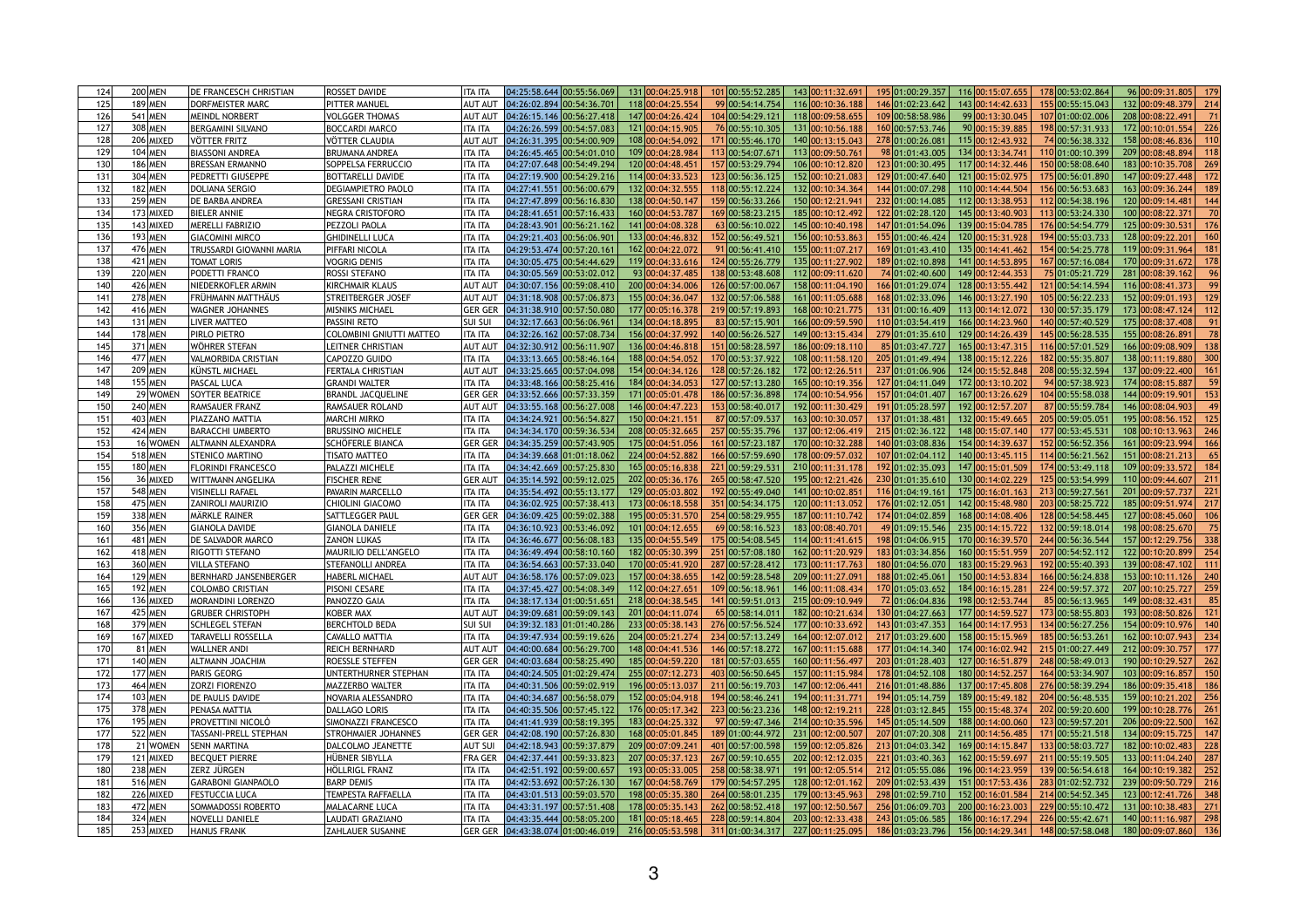| 186             | 148 MIXED      | <b>GIOSTRA AGRIPPINO</b>   | <b>GANCI LAURA</b>           | <b>ITA ITA</b> | 04:44:05.446 01:03:01.084                                                                                                                                                                                                                                                          |  | 272 00:05:00.339 | 183 01:00:04.459 | 221 00:11:34.985                  | 196 01:06:00.577 | 197 00:13:51.792                    | 119 00:55:43.451 | 141 00:08:48.759 | 117 |
|-----------------|----------------|----------------------------|------------------------------|----------------|------------------------------------------------------------------------------------------------------------------------------------------------------------------------------------------------------------------------------------------------------------------------------------|--|------------------|------------------|-----------------------------------|------------------|-------------------------------------|------------------|------------------|-----|
|                 |                |                            |                              |                |                                                                                                                                                                                                                                                                                    |  |                  |                  |                                   |                  |                                     |                  |                  |     |
| 18.             | 313 MEN        | <b>ZENI LUCA</b>           | <b>ZOTTA STEFANO</b>         | ITA ITA        | 04:44:36.198 00:58:48.598                                                                                                                                                                                                                                                          |  | 190 00:05:19.620 | 231 00:57:53.014 | 176 00:12:50.676                  | 257 01:05:50.327 | 194 00:16:06.951                    | 218 00:58:45.503 | 188 00:09:01.509 | 130 |
| 188             | 504 MEN        | <b>MOSER CARLO</b>         | <b>SELBER FEDERICO</b>       | <b>ITA ITA</b> | 04:44:39.449 00:57:35.430                                                                                                                                                                                                                                                          |  | 172 00:05:38.032 | 274 00:59:30.998 | 211 00:11:11.257                  | 175 01:05:42.277 | 193 00:14:24.490                    | 142 01:01:20.692 | 224 00:09:16.273 | 148 |
| 189             | 450 MEN        | <b>SCHOEPFER GERHARD</b>   | <b>LAHNER ELIAS</b>          | <b>ITA ITA</b> | 04:45:00.949 01:02:36.639                                                                                                                                                                                                                                                          |  | 259 00:05:29.495 | 246 00:58:30.563 | 188 00:12:39.179                  | 246 01:04:24.699 | 176 00:17:04.187                    | 256 00:54:11.161 | 115 00:10:05.026 | 231 |
| 190             | <b>125 MEN</b> | MAGLI MAURO                | <b>MERELLI GABRIELE</b>      | <b>ITA ITA</b> | 04:45:26.451 00:57:24.330                                                                                                                                                                                                                                                          |  | 164 00:04:48.339 | 156 00:58:17.084 | 184 00:11:25.095                  | 187 01:06:08.267 | 199 00:17:37.712                    | 273 00:59:35.283 | 202 00:10:10.341 | 239 |
| 19              | 232 MIXED      | <b>GAVOTTO NICOLA</b>      | <b>SETTE MARIKA</b>          | <b>ITA ITA</b> | 04:45:52.953 01:02:39.588                                                                                                                                                                                                                                                          |  | 262 00:05:03.349 | 191 01:00:04.241 | 220 00:12:09.118                  | 220 01:04:12.421 | 173 00:15:33.036                    | 195 00:55:50.191 | 142 00:10:21.009 |     |
| 192             | 495 MEN        | <b>WEBER ROMAN</b>         | <b>IMHOF STEFAN</b>          | <b>GER GEI</b> | 04:46:37.953 00:56:53.938                                                                                                                                                                                                                                                          |  | 149 00:04:42.539 | 147 00:56:36.214 | 153 00:11:24.455                  | 185 01:11:24.231 | 271 00:16:12.114                    | 222 01:00:50.101 | 216 00:08:34.361 |     |
|                 |                |                            |                              |                |                                                                                                                                                                                                                                                                                    |  |                  |                  |                                   |                  |                                     |                  |                  |     |
| 19.             | 471 MEN        | DALLAGO MATTEO             | DALLAGO DAVIDE               | ITA ITA        | 04:46:55.206 01:02:12.346                                                                                                                                                                                                                                                          |  | 248 00:05:47.580 | 302 00:57:23.779 | 171 00:12:28.883                  | 241 01:04:55.399 | 182 00:16:09.962                    | 219 00:58:47.796 | 189 00:09:09.461 |     |
| 194             | 249 MEN        | <b>BENZONI MARIO</b>       | <b>FORNONI MATTEO</b>        | <b>ITA ITA</b> | 04:47:03.204 00:57:53.840                                                                                                                                                                                                                                                          |  | 179 00:05:13.819 | 214 00:58:55.024 | 198 00:11:09.432                  | 172 01:06:17.643 | 201 00:15:47.949                    | 201 01:01:44.842 | 229 00:10:00.655 |     |
| 195             | 346 MEN        | <b>GIANOLA MICHELE</b>     | <b>GIANOLA MATTEO</b>        | <b>ITA ITA</b> | 04:47:04.206 00:58:38.989                                                                                                                                                                                                                                                          |  | 187 00:05:07.71  | 202 00:58:49.782 | 196 00:11:22.676                  | 184 01:06:37.081 | 202 00:16:05.250                    | 217 00:59:47.935 | 204 00:10:34.776 | 266 |
| 196             | 341 MEN        | OSSYRA GABRIEL             | WILBERGER REMO               | <b>GER AUT</b> | $04:47:20.205$ 01:01:25.062                                                                                                                                                                                                                                                        |  | 230 00:04:44.135 | 150 00:54:37.545 | 122 00:13:13.421                  | 275 01:07:38.934 | 217 00:18:04.154                    | 290 00:58:00.872 | 181 00:09:36.082 |     |
| 19 <sub>l</sub> | 258 MEN        | PELIZZARI IVAN             | PELIZZARI SIMONE             | ITA ITA        | 04:48:13.958 01:03:21.567                                                                                                                                                                                                                                                          |  | 279 00:05:05.113 | 195 01:00:00.902 | 219 00:09:44.552                  | 96 01:08:07.234  | 224 00:14:02.758                    | 126 00:59:13.131 | 197 00:08:38.701 |     |
| 198             | 317 MEN        | KUMETH JOHANNES            | <b>STEINMAßL HERBERT</b>     | <b>GER GER</b> | 04:48:41.711 00:57:26.023                                                                                                                                                                                                                                                          |  | 166 00:05:12.948 | 210 00:57:22.765 | 169 00:10:59.198                  | 164 01:10:33.702 | 256 00:14:50.463                    | 163 01:01:36.262 | 228 00:10:40.350 |     |
| 199             | 427 MEN        | <b>RIEGER DENNIS</b>       | <b>WALTER SASCHA</b>         | <b>GER GEI</b> | 04:48:41.950 01:02:49.322                                                                                                                                                                                                                                                          |  | 269 00:06:18.105 | 350 00:59:28.470 | 208 00:12:40.708                  | 248 01:05:27.504 | 191 00:14:52.835                    | 165 00:57:50.420 | 177 00:09:14.586 |     |
| 20              | <b>112 MEN</b> | <b>RIZ MATTIA</b>          | DALLAPOZZA LUCA              | <b>ITA ITA</b> | 04:48:53.460 00:57:22.845                                                                                                                                                                                                                                                          |  | 163 00:07:07.057 | 398 00:57:37.429 | 175 00:12:36.652                  | 244 01:06:51.916 | 204 00:15:10.354                    | 180 01:02:08.413 | 233 00:09:58.794 | 224 |
|                 |                |                            |                              |                |                                                                                                                                                                                                                                                                                    |  |                  |                  |                                   |                  |                                     |                  |                  |     |
| 20              | 412 MEN        | <b>GUSMEO THOMAS</b>       | NOSEDA MILO                  | ITA ITA        | 04:49:35.463 00:59:30.156                                                                                                                                                                                                                                                          |  | 206 00:05:47.748 | 303 01:01:11.446 | 241 00:12:39.023                  | 245 01:07:51.336 | 221 00:17:03.048                    | 253 00:55:24.388 | 135 00:10:08.318 | 236 |
| 202             | 517 MEN        | <b>OBKIRCHER TIMO</b>      | <b>OBKIRCHER CHRISTIAN</b>   | <b>ITA ITA</b> | 04:49:49.533 01:01:22.929                                                                                                                                                                                                                                                          |  | 228 00:04:56.766 | 178 00:58:57.458 | 200 00:11:09.244                  | 171 01:04:08.350 | 171 00:16:21.506                    | 228 01:02:46.414 | 238 00:10:06.866 |     |
| 203             | 542 MEN        | <b>TURRI GIACOMO</b>       | <b>BRIDA ANDREA</b>          | <b>ITA ITA</b> | 04:50:01.464 01:02:16.063                                                                                                                                                                                                                                                          |  | 249 00:06:24.813 | 357 01:01:32.537 | 247 00:12:21.878                  | 231 01:07:35.877 | 216 00:16:28.151                    | 236 00:53:37.590 | 105 00:09:44.555 |     |
| 204             | 128 MIXED      | <b>DAPUNT HEIDI</b>        | DE VETTORI EDMUND            | <b>ITA ITA</b> | 04:50:14.464 00:59:06.702                                                                                                                                                                                                                                                          |  | 199 00:05:35.259 | 263 01:00:41.494 | 229 00:13:33.171                  | 289 01:05:14.088 | 187 00:17:06.044                    | 257 00:57:56.909 | 179 00:11:00.797 | 284 |
| 205             | 203 MIXED      | PULCINI RAMON              | <b>TONOLI VALERIA</b>        | <b>ITA ITA</b> | 04:51:11.716 01:00:39.140                                                                                                                                                                                                                                                          |  | 214 00:04:16.814 | 78 00:59:54.429  | 217 00:10:51.398                  | 154 01:07:15.441 | 209 00:14:54.770                    | 168 01:04:56.128 | 277 00:08:23.596 |     |
| 206             | 307 MEN        | VESCOVI MANUEL             | <b>FINAZZI MARCO</b>         | <b>ITA ITA</b> | 04:51:21.217 00:58:48.423                                                                                                                                                                                                                                                          |  | 189 00:04:43.291 | 149 01:00:29.217 | 226 00:12:14.718                  | 225 01:06:59.077 | 207 00:14:46.236                    | 160 01:02:13.841 | 235 00:11:06.414 |     |
| 20 <sub>2</sub> | 367 MIXED      | BALZARINI LINO             | BALZARINI BIANCA             | <b>ITA ITA</b> | 04:52:25.222 01:04:01.951                                                                                                                                                                                                                                                          |  | 291 00:05:23.962 | 238 01:03:34.233 | 271 00:12:03.392                  | 211 01:04:28.646 | 178 00:15:21.071                    | 188 00:58:09.139 | 184 00:09:22.828 | 163 |
| 208             | 555 MEN        | ALEX BAU'                  | <b>ARTO SIMONE</b>           | <b>ITA ITA</b> | 04:52:39.973 00:57:14.033                                                                                                                                                                                                                                                          |  | 158 00:05:05.188 | 196 00:58:40.516 | 193 00:10:26.688                  | 134 01:13:27.158 | 301 00:14:39.856                    | 153 01:04:35.692 | 268 00:08:30.842 |     |
|                 |                |                            |                              |                |                                                                                                                                                                                                                                                                                    |  |                  |                  |                                   |                  |                                     |                  |                  |     |
| 209             | 442 MEN        | <b>SALGHETTI DIEGO</b>     | MASSETTI PAOLO               | ITA ITA        | 04:53:22.228 01:00:48.141                                                                                                                                                                                                                                                          |  | 217 00:06:58.790 | 389 01:00:14.006 | 223 00:14:11.173                  | 316 01:03:46.104 | 163 00:18:21.017                    | 297 00:57:47.113 | 176 00:11:15.884 |     |
| 210             | 524 MEN        | <b>TIBONI FEDERICO</b>     | MORESCO OTTAVIO              | <b>ITA ITA</b> | 04:55:40.980 00:56:23.799                                                                                                                                                                                                                                                          |  | 143 00:05:29.93  | 248 01:02:28.364 | 257 00:12:45.800                  | 252 01:05:26.771 | 190 00:21:07.594                    | 365 00:59:23.099 | 200 00:12:35.622 |     |
| 21 <sup>2</sup> | 319 MEN        | DIOBELLI PAOLO             | <b>GRASSI STEFANO</b>        | <b>ITA ITA</b> | 04:55:43.230 00:58:58.191                                                                                                                                                                                                                                                          |  | 191 00:05:13.38  | 213 01:00:59.294 | 235 00:10:46.734                  | 151 01:10:20.114 | 253 00:15:23.91                     | 190 01:04:55.988 | 276 00:09:05.618 |     |
| 212             | 417 MEN        | <b>BRUGNOLI RICCARDO</b>   | <b>DOMENIGHINI FAUSTO</b>    | <b>ITA ITA</b> | 04:55:43.981 01:00:07.394                                                                                                                                                                                                                                                          |  | 212 00:05:26.110 | 240 01:01:14.098 | 243 00:14:01.250                  | 312 01:09:06.498 | 232 00:17:02.159                    | 252 00:59:07.109 | 196 00:09:39.363 |     |
| 21.             | 512 MEN        | <b>SCALVINI MAURIZIO</b>   | <b>BORDIGA ANDREA</b>        | <b>ITA ITA</b> | 04:56:19.731 01:00:54.131                                                                                                                                                                                                                                                          |  | 219 00:06:36.295 | 368 00:58:02.951 | 180 00:13:06.884                  | 267 01:04:43.965 | 179 00:18:06.026                    | 291 01:03:25.118 | 245 00:11:24.361 | 304 |
| 214             | 196 MIXED      | <b>PLONER NICOLAS</b>      | <b>PLONER MELANIE</b>        | <b>ITA ITA</b> | 04:56:23.732 01:00:59.888                                                                                                                                                                                                                                                          |  | 221 00:04:18.203 | 81 01:07:05.145  | 326 00:10:55.860                  | 158 01:10:18.071 | 252 00:13:23.852                    | 102 01:00:36.841 | 214 00:08:45.872 | 107 |
| 215             | 303 MEN        | <b>IDECRESTINA MICHELE</b> | CHENETTI NICOLÒ              | <b>ITA ITA</b> | 04:56:41.482 00:58:29.903                                                                                                                                                                                                                                                          |  | 186 00:04:56.242 |                  | 176 01:00:52.570 233 00:12:00.678 |                  | 208 01:09:20.023   236 00:14:24.333 | 141 01:07:01.944 | 298 00:09:35.789 | 187 |
| 216             | 264 MIXED      | <b>NODARI LARA</b>         | <b>ZUCCHELLI SIMONE</b>      | ITA ITA        | 04:56:48.734 01:01:47.062                                                                                                                                                                                                                                                          |  | 239 00:04:53.335 | 167 01:00:25.254 | 224 00:11:17.981                  | 181 01:08:41.069 | 225 00:16:36.404                    | 242 01:03:47.254 | 250 00:09:20.375 | 154 |
| 217             |                |                            |                              |                |                                                                                                                                                                                                                                                                                    |  |                  |                  | 242 00:11:16.780                  |                  |                                     |                  | 260 00:08:49.432 |     |
|                 | <b>161 MEN</b> | <b>ANGELI DARIO</b>        | <b>GERVASI GABRIELE</b>      | <b>ITA ITA</b> | 04:56:52.704 01:01:01.635                                                                                                                                                                                                                                                          |  | 222 00:05:03.053 | 190 01:01:13.739 |                                   | 179 01:07:47.811 | 220 00:17:30.629                    | 268 01:04:09.625 |                  | 120 |
| 218             | 158 MIXED      | <b>TEZZELE MICHELA</b>     | PILLER DARIO                 | ITA ITA        | 04:57:22.237 01:05:53.262                                                                                                                                                                                                                                                          |  | 321 00:06:02.396 | 329 01:05:29.454 | 305 00:13:29.068                  | 287 01:07:25.456 | 214 00:14:54.816                    | 169 00:54:23.080 | 118 00:09:44.705 |     |
| 219             | $115$ MEN      | <b>PASOTTI LUCA</b>        | <b>BERTOLETTI ROBERTO</b>    | ITA ITA        | 04:57:31.235 00:57:27.090                                                                                                                                                                                                                                                          |  | 169 00:05:00.461 | 184 00:59:27.675 | 207 00:14:55.913                  | 346 01:08:46.452 | 227 00:15:58.667                    | 210 01:06:15.845 | 289 00:09:39.132 |     |
| 220             | 396 MEN        | <b>TANCON STEFANO</b>      | <b>BOTTER NICOLA</b>         | <b>ITA ITA</b> | 04:57:49.236 01:02:32.539                                                                                                                                                                                                                                                          |  | 258 00:05:37.152 | 269 01:03:15.716 | 269 00:12:43.172                  | 249 01:09:37.839 | 243 00:14:33.490                    | 151 01:00:15.609 | 211 00:09:13.719 |     |
| 221             | 309 MEN        | <b>ARMELLINI FLORIAN</b>   | ZÖGGELER WERNER              | ITA ITA        | 04:57:52.736 01:02:30.259                                                                                                                                                                                                                                                          |  | 257 00:05:38.917 | 278 01:00:42.508 | 230 00:12:08.182                  | 218 01:09:33.564 | 240 00:16:32.051                    | 240 01:00:34.672 | 213 00:10:12.583 |     |
| 222             | 265 WOMEN      | DUCA SILVIA                | TITOLO CLAUDIA               | ITA ITA        | 04:57:56.796 00:59:23.074                                                                                                                                                                                                                                                          |  | 205 00:05:30.384 | 250 01:02:01.444 | 253 00:12:52.876                  | 258 01:07:43.927 | 219 00:18:47.537                    | 310 01:00:59.617 | 219 00:10:37.937 | 270 |
| 223             | 332 MEN        | VIVIANI MATTEO             | <b>MAESTRI JGOR</b>          | <b>ITA ITA</b> | 04:58:05.739 00:58:00.332                                                                                                                                                                                                                                                          |  | 180 00:05:07.639 | 201 01:01:35.720 | 248 00:12:21.956                  | 233 01:11:57.786 | 276 00:16:03.222                    | 216 01:03:20.953 | 244 00:09:38.131 | 192 |
| 224             | 276 WOMEN      | <b>WESSLING SOPHIA</b>     | HÜBER MARIA                  | <b>GER GER</b> | 04:58:11.737 00:59:56.313                                                                                                                                                                                                                                                          |  | 210 00:05:17.893 | 225 01:01:10.479 | 239 00:11:04.955                  | 167 01:09:53.610 | 248 00:16:23.252                    | 230 01:04:53.290 | 272 00:09:31.945 |     |
| 225             | 452 MEN        |                            | RICCADONNA NICOLO            | <b>ITA ITA</b> | 04:58:46.559 01:01:41.721                                                                                                                                                                                                                                                          |  | 237 00:05:01.718 | 188 01:00:13.897 | 222 00:12:20.537                  | 229 01:10:23.063 | 254 00:15:46.311                    | 199 01:04:06.864 | 259 00:09:12.448 | 142 |
|                 |                | <b>ANDREOLLI MATHIAS</b>   |                              |                |                                                                                                                                                                                                                                                                                    |  |                  |                  |                                   |                  |                                     |                  |                  |     |
| 226             | 305 MEN        | <b>PITTIGHER NICOLA</b>    | <b>CASTELLAN DIEGO</b>       | <b>ITA ITA</b> | 04:58:51.989 01:04:20.531                                                                                                                                                                                                                                                          |  | 298 00:05:37.128 | 268 01:02:34.984 | 258 00:11:40.695                  | 197 01:09:10.896 | 234 00:14:49.793                    | 162 01:01:05.077 | 220 00:09:32.885 |     |
| 227             | 394 MEN        | MARANGON JACOPO            | <b>SCANAVIN ENRICO</b>       | ITA ITA        | 04:58:54.560 00:59:02.932                                                                                                                                                                                                                                                          |  | 197 00:05:18.780 | 229 00:59:52.370 | 216 00:13:14.794                  | 277 01:09:47.822 | 245 00:16:25.311                    | 232 01:04:54.320 | 274 00:10:18.231 | 249 |
| 228             | 382 MEN        | <b>REDL JOHANN</b>         | <b>TEUFL GEORG</b>           | <b>AUT AU</b>  | 04:58:56.239 01:02:27.113                                                                                                                                                                                                                                                          |  | 253 00:05:39.567 | 281 01:01:31.477 | 246 00:12:01.770                  | 210 01:08:44.423 | 226 00:15:29.745                    | 191 01:03:33.948 | 249 00:09:28.196 |     |
| 229             | 73 MEN         | BAUDET GAËL                | <b>GERMAIN JEAN-CHARLES</b>  | <b>SUI FRA</b> | 04:58:59.990 01:00:41.301                                                                                                                                                                                                                                                          |  | 215 00:05:46.335 | 298 01:03:51.284 | 275 00:10:55.875                  | 159 01:10:51.970 | 259 00:14:03.975                    | 127 01:04:21.793 | 263 00:08:27.457 |     |
| 230             | 106 MEN        | <b>PAGLIA PIER CARLO</b>   | <b>RIVA MARCO PIETRO</b>     | ITA ITA        | 04:59:01.492 01:01:41.316                                                                                                                                                                                                                                                          |  | 236 00:05:38.127 | 275 01:02:43.674 | 260 00:09:29.654                  | 93 01:12:53.291  | 289 00:13:32.962                    | 109 01:04:31.481 | 266 00:08:30.987 |     |
| 231             | 451 MEN        | <b>FANTONE ROBERTO</b>     | PERSAMPIERI SIMONE           | <b>ITA ITA</b> | 04:59:14.498 01:01:57.811                                                                                                                                                                                                                                                          |  | 242 00:04:56.579 | 177 01:02:10.507 | 255 00:12:17.792                  | 227 01:12:09.860 | 280 00:15:10.713                    | 181 01:01:07.900 | 223 00:09:23.336 | 164 |
| 232             | 63 MIXED       | <b>GRUBER MARKUS</b>       | <b>WIEDMER MIRIAM</b>        | <b>ITA ITA</b> | 04:59:18.240 01:02:49.091                                                                                                                                                                                                                                                          |  | 268 00:05:56.090 | 317 01:01:49.479 | 249 00:12:17.433                  | 226 01:06:55.956 | 206 00:16:50.459                    | 247 01:02:57.444 | 240 00:09:42.288 |     |
| 233             | 151 MEN        | VISONA' MORENO             | URBANI MARCO                 | ITA ITA        | 04:59:19.561 01:01:15.020                                                                                                                                                                                                                                                          |  | 223 00:05:49.167 | 305 01:00:39.497 | 228 00:12:08.930                  | 219 01:02:26.841 | 144 00:17:57.586                    | 285 01:05:38.576 | 285 00:13:23.944 |     |
| 234             | 157 MIXED      | <b>TODESCO MONICA</b>      | DE BASTIANI JURI             | ITA ITA        | 04:59:20.490 01:02:17.452                                                                                                                                                                                                                                                          |  | 250 00:05:11.851 | 208 01:05:33.838 | 306 00:13:07.119                  | 268 01:08:01.445 | 222 00:16:27.948                    | 235 00:59:02.991 | 194 00:09:37.846 |     |
|                 |                |                            |                              |                |                                                                                                                                                                                                                                                                                    |  |                  |                  |                                   |                  |                                     |                  |                  |     |
| 235             | 554 MEN        | <b>SANCHEZ GARCIA EDU</b>  | ROVIRA ROQUETA DAVID         | <b>ESP ESP</b> | 05:00:51.247 01:02:39.714                                                                                                                                                                                                                                                          |  | 263 00:05:00.961 | 185 00:58:37.942 | 190 00:14:46.990                  | 342 01:07:13.335 | 208 00:19:58.814                    | 341 00:59:40.041 | 203 00:12:53.450 |     |
| 236             | 441 MEN        | <b>BERTOSSI ENRICO</b>     | <b>SALVIATO FRANCESCO</b>    | <b>ITA ITA</b> | 05:01:11.246 01:01:39.886                                                                                                                                                                                                                                                          |  | 232 00:05:06.626 | 199 01:01:08.170 | 237 00:12:43.188                  | 250 01:09:01.053 | 231 00:16:57.557                    | 250 01:04:22.823 | 264 00:10:11.943 |     |
| 237             | 509 MEN        | BAZZOCCHI DAVIDE           | BAZZOCCHI MARCO              | ITA ITA        | 05:01:35.500 01:05:48.554                                                                                                                                                                                                                                                          |  | 320 00:06:28.600 | 363 00:58:32.513 | 189 00:15:16.131                  | 364 01:03:27.135 | 157 00:19:13.948                    | 325 00:59:57.154 | 205 00:12:51.465 |     |
| 238             | 229 MIXED      | VARNECKE KIRSTIN           | <b>TAUBER HANS</b>           | <b>GER GER</b> | $05:01:39.569$ $01:03:45.623$                                                                                                                                                                                                                                                      |  | 283 00:06:08.994 | 337 00:59:26.302 | 206 00:13:25.932                  | 285 01:10:31.705 | 255 00:18:37.366                    | 308 00:57:21.372 | 171 00:12:22.275 |     |
| 239             | 210 MEN        | <b>ZANON DAMIANO</b>       | FELICETTI ISACCO             | ITA ITA        | 05:01:46.497 00:56:56.799                                                                                                                                                                                                                                                          |  | 151 00:05:06.167 | 198 00:59:14.882 | 204 00:09:18.095                  | 84 01:14:33.022  | 310 00:15:14.534                    | 184 01:12:03.211 | 338 00:09:19.787 | 152 |
| 240             | 354 MEN        | PELAMATTI LUCA             | FACCHINI FLAVIO              | ITA ITA        | 05:02:49.502 01:02:19.885                                                                                                                                                                                                                                                          |  | 251 00:05:54.798 | 313 01:01:10.916 | 240 00:12:59.755                  | 262 01:11:01.064 | 264 00:17:58.850                    | 287 01:00:42.379 | 215 00:10:41.855 |     |
| 24 <sup>°</sup> | 540 MEN        | VERRA IVANO                | DANTONE IGOR                 | ITA ITA        | 05:04:18.258 01:02:42.380                                                                                                                                                                                                                                                          |  | 264 00:05:08.544 | 203 01:03:39.740 | 272 00:12:28.384                  | 240 01:10:57.850 | 263 00:14:57.125                    | 172 01:05:35.285 | 284 00:08:48.950 | 119 |
| 242             | 529 MEN        | <b>STREULE MARKUS</b>      | <b>STREULE RETO</b>          | <b>SUI SUI</b> | 05:04:24.259 01:00:11.413                                                                                                                                                                                                                                                          |  | 213 00:05:39.781 | 282 00:59:44.757 | 213 00:10:48.621                  | 153 01:13:06.848 | 295 00:18:57.006                    | 315 01:06:35.251 | 293 00:09:20.582 |     |
| 243             | 348 MEN        | <b>GIANOLA NICOLA</b>      |                              |                |                                                                                                                                                                                                                                                                                    |  | 211 00:05:18.289 |                  | 225 00:11:58.931                  |                  | 284 00:17:58.834                    | 286 01:05:31.136 | 282 00:10:54.355 | 282 |
|                 |                |                            | <b>GIANOLA MATTEO</b>        | ITA ITA        | 05:04:36.507 00:59:58.413                                                                                                                                                                                                                                                          |  |                  | 226 01:00:28.999 |                                   | 206 01:12:27.550 |                                     |                  |                  |     |
| 244             | 413 MEN        | MONTANARI ALBERTO          | <b>BAMBER JONATHAN LOUIS</b> | <b>ITA GBR</b> | 05:04:40.007 01:01:30.386                                                                                                                                                                                                                                                          |  | 231 00:05:43.909 | 291 01:02:00.742 | 251 00:14:30.423                  | 330 01:07:40.947 | 218 00:18:33.607                    | 307 01:01:34.576 | 227 00:13:05.417 | 362 |
| 245             | 266 MIXED      | <b>INTERBARTOLO ANDREA</b> | NONNINO ANNA                 | <b>ITA ITA</b> | $\vert 05:04:48.508 \vert 01:06:35.034 \vert 339 \vert 00:05:16.365 \vert 218 \vert 01:04:54.214 \vert 286 \vert 00:12:22.908 \vert$                                                                                                                                               |  |                  |                  |                                   |                  | 235 01:07:24.879 213 00:16:00.633   | 212 01:03:32.512 | 248 00:08:41.963 |     |
| 246             | 316 MIXED      | <b>WASCHL ELENA</b>        | PITZER THOMAS                |                | AUT AUT  05:04:52.757  01:04:06.712   292 <mark> 00:06:20.946  </mark> 353  01:05:02.576   292 <mark> 00:10:14.473   124 </mark> 01:11:05.385   265 <mark> 00:16:11.522   221 </mark> 01:03:25.180   246  00:08:25.963   77                                                        |  |                  |                  |                                   |                  |                                     |                  |                  |     |
| 247             | 69 MIXED       | <b>DE GASPERI ROBERTO</b>  | JEDREJCIC GIULIA             | <b>ITA ITA</b> | $\vert 05:05:05.009 \vert 01:06:10.553 \vert$ 330 $\vert 00:05:37.851 \vert$ 272 $\vert 01:04:02.468 \vert$ 277 $\vert 00:13:46.852 \vert$ 299 $\vert 01:08:01.649 \vert$ 223 $\vert 00:16:31.598 \vert$ 239 $\vert 00:58:53.865 \vert$ 191 $\vert 00:12:00.173 \vert$ 323 $\vert$ |  |                  |                  |                                   |                  |                                     |                  |                  |     |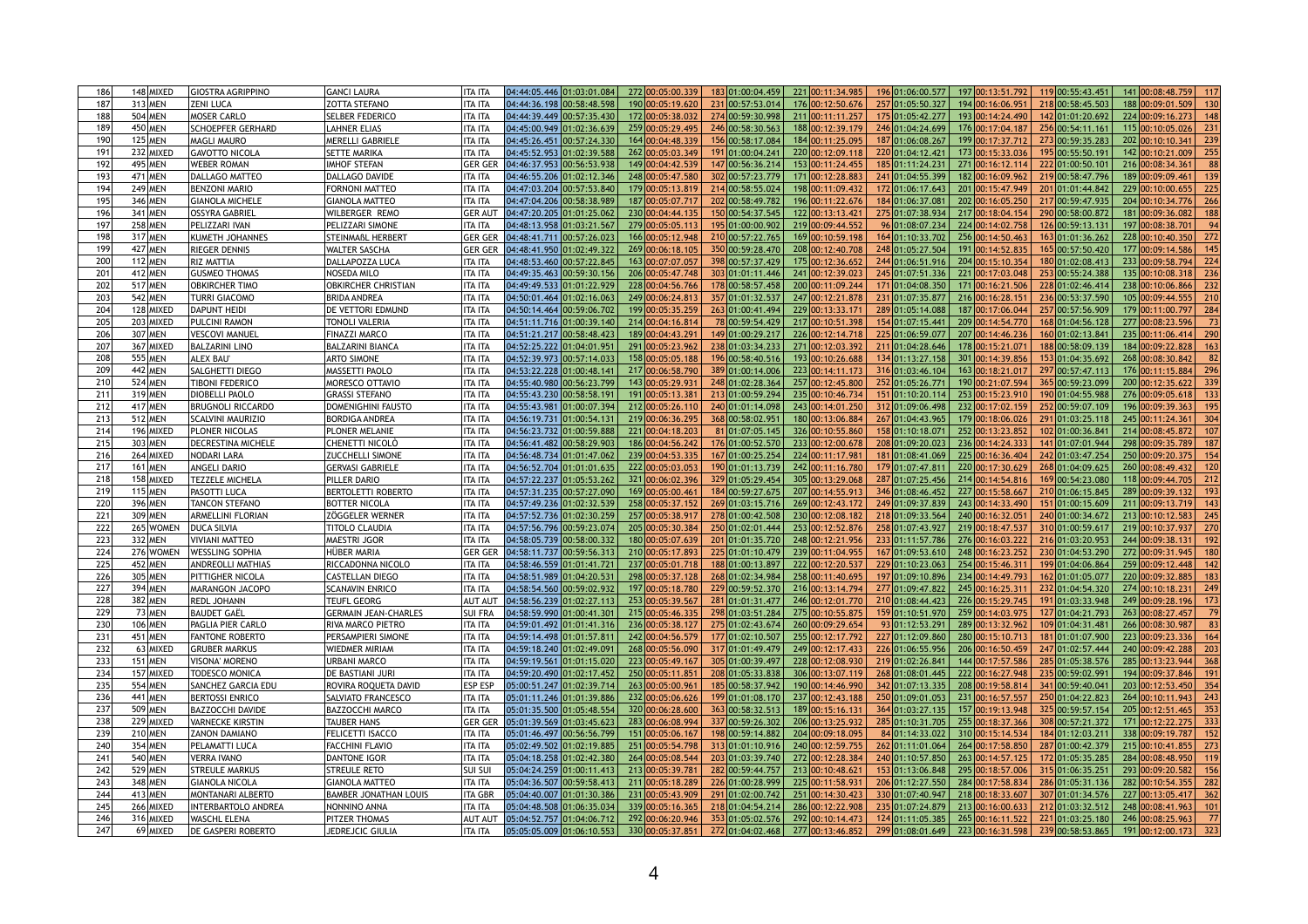| 248             | 114 MIXED      | <b>WILLEIT PAUL</b>         | <b>VERGINER MARINA</b>       | <b>ITA ITA</b> | 05:05:38.508 01:05:27.134                                                                                                                                    | 313 00:05:58.852 | 321 01:06:40.123 | 320 00:13:39.177 | 294 01:07:17.235 | 210 00:17:31.612 | 269 00:58:55.534 | 192 00:10:08.841 | 237        |
|-----------------|----------------|-----------------------------|------------------------------|----------------|--------------------------------------------------------------------------------------------------------------------------------------------------------------|------------------|------------------|------------------|------------------|------------------|------------------|------------------|------------|
| 249             | 184 MEN        | <b>REITERER DANIEL</b>      | <b>PLATTNER GEORG</b>        | <b>ITA ITA</b> | 05:07:28.015 00:55:52.567                                                                                                                                    | 130 00:05:14.660 | 216 01:08:16.125 | 344 00:15:09.361 | 355 01:13:28.157 | 302 00:15:58.526 | 209 01:03:16.304 | 241 00:10:12.315 | 244        |
| 250             | 144 MEN        | <b>ARRIGONI NERI MARCO</b>  | <b>BATTISTA MELESI</b>       | <b>ITA ITA</b> | 05:08:03.268 00:59:00.597                                                                                                                                    | 192 00:05:31.115 | 252 00:59:18.732 | 205 00:12:13.645 | 223 01:09:34.875 | 241 00:15:13.972 | 183 01:17:00.610 | 367 00:10:09.722 | 238        |
| 251             | 507 MEN        | JELIC KLEMEN                | <b>KRZISNIK SASO</b>         | <b>SLO SLO</b> | 05:08:33.768 01:03:36.575                                                                                                                                    | 281 00:06:44.593 | 378 01:01:14.738 | 244 00:15:16.677 | 365 01:08:59.820 | 230 00:18:56.274 | 314 01:03:17.614 | 242 00:10:27.477 | <b>260</b> |
| 252             | 320 MEN        | <b>FORNERA GABRIELE</b>     | POLI ROBERTO                 | <b>ITA ITA</b> | 05:08:39.520 01:07:26.550                                                                                                                                    | 359 00:05:50.586 | 308 01:05:28.176 | 303 00:13:15.730 | 280 01:09:45.747 | 244 00:16:24.314 | 231 01:01:31.175 | 225 00:08:57.242 |            |
| 253             | 335 MEN        | <b>PEZZEI CHRISTOPH</b>     | RÖLL HANS                    | <b>ITA ITA</b> | 05:08:47.518 01:03:03.892                                                                                                                                    | 274 00:05:51.195 | 309 01:07:33.038 | 334 00:15:26.91  | 369 01:10:13.250 | 250 00:20:12.230 | 347 00:56:59.907 | 165 00:09:27.095 |            |
| 254             | 23 WOMEN       | <b>BARRI MARTINA</b>        | <b>GIORGI VALENTINA</b>      | <b>ITA ITA</b> | 05:09:03.955 01:01:21.944                                                                                                                                    | 227 00:04:48.204 | 155 00:59:02.949 | 201 00:14:38.020 | 335 01:08:50.570 | 229 00:19:04.588 | 320 01:06:59.962 | 297 00:14:17.718 | 377        |
| 255             | 343 MEN        | <b>SILVESTRI MATTEO</b>     | <b>BORMOLINI FAUSTO</b>      | <b>ITA ITA</b> | 05:09:05.274 01:04:00.695                                                                                                                                    | 288 00:05:22.925 | 236 01:00:52.866 | 234 00:13:08.289 | 270 01:11:22.810 | 270 00:18:28.942 | 301 01:06:29.495 | 291 00:09:19.252 |            |
| 256             | 515 MEN        | <b>MARCHESANI ALBERTO</b>   | <b>MENEL DANIELE</b>         | <b>ITA ITA</b> | 05:09:19.589 01:01:19.974                                                                                                                                    | 226 00:12:02.170 | 431 00:59:37.799 | 212 00:12:13.735 | 224 01:09:50.553 | 247 00:19:55.210 | 337 01:04:36.831 | 269 00:09:43.317 | 208        |
| 257             | 245 MIXED      | <b>BONZI MARCO</b>          | <b>OTTAVIANO SILVIA</b>      | <b>ITA ITA</b> | 05:09:33.020 01:02:43.378                                                                                                                                    | 265 00:05:36.297 | 266 01:05:16.460 | 299 00:14:33.917 | 332 01:13:32.806 | 303 00:16:26.388 | 233 01:01:05.701 | 222 00:10:18.073 | 248        |
| 258             | 250 MEN        | SAVOLDELLI PAOLO            | <b>ZANOLETTI LUCA</b>        | <b>ITA ITA</b> | 05:09:38.520 01:01:40.885                                                                                                                                    | 234 00:06:36.294 | 367 01:01:03.240 | 236 00:14:15.666 | 320 01:09:31.083 | 238 00:17:49.521 | 280 01:05:16.112 | 280 00:13:25.719 | 369        |
| 259             | 456 MEN        | <b>AGSTNER MARKUS</b>       | <b>AUER ARMIN</b>            | <b>ITA ITA</b> | 05:09:42.520 01:05:05.983                                                                                                                                    | 306 00:04:39.680 | 143 01:03:59.473 | 276 00:13:09.13  | 271 01:09:36.965 | 242 00:18:32.748 | 306 01:03:53.947 | 254 00:10:44.593 | 276        |
| 260             | 239 MEN        | <b>FRANCHI NICOLA</b>       | <b>FRANCHI ADRIANO</b>       | <b>ITA ITA</b> | 05:09:53.022 01:04:00.854                                                                                                                                    | 289 00:05:17.014 | 222 01:04:39.670 | 283 00:11:53.456 | 201 01:12:04.135 | 277 00:15:09.511 | 179 01:07:26.388 | 304 00:09:21.994 |            |
| 26 <sup>′</sup> | 330 MEN        | <b>ZANARDINI STEFANO</b>    | <b>GOZZOLI PAOLO</b>         | <b>ITA ITA</b> | 05:09:58.273 01:03:14.625                                                                                                                                    | 275 00:05:54.799 | 314 01:01:30.743 | 245 00:14:24.167 | 327 01:10:53.030 | 260 00:18:53.138 | 312 01:01:58.429 | 231 00:13:09.342 |            |
| 262             | 147 WOMEN      | LÖWENHAGEN TANJA            | <b>CARINA ELGASS</b>         | <b>GER GER</b> | 05:10:01.275 01:06:38.463                                                                                                                                    | 341 00:06:23.931 | 355 01:06:19.016 | 316 00:12:27.526 | 239 01:11:17.554 | 268 00:15:47.544 | 200 01:00:15.437 | 210 00:10:51.804 | 281        |
| 263             | <b>127 MEN</b> | <b>BELLARDO LUCA</b>        | RABBAGLIO DANIELE            | <b>ITA ITA</b> |                                                                                                                                                              | 271 00:06:13.285 | 344 01:05:25.757 | 302 00:13:39.676 | 295 01:09:48.166 | 246 00:18:51.733 | 311 01:02:34.075 | 237 00:10:34.817 |            |
| 264             | 331 MEN        | <b>BARANI FABIO</b>         |                              |                | 05:10:57.507 01:06:40.439                                                                                                                                    | 342 00:05:26.716 | 243 01:04:06.868 | 279 00:14:15.228 | 319 01:11:06.103 | 266 00:17:32.423 | 270 01:01:31.488 | 226 00:10:18.242 | 267<br>250 |
|                 | 323 MEN        |                             | <b>SARTORI MICHELE</b>       | <b>ITA ITA</b> |                                                                                                                                                              | 300 00:06:01.803 | 328 01:04:43.965 | 284 00:13:09.178 | 272 01:10:34.607 |                  | 265 01:03:51.248 | 252 00:10:32.510 |            |
| 265             |                | <b>MORA DANILO</b>          | PELIZZARI MARCO              | <b>ITA ITA</b> | 05:10:59.030 01:04:42.110                                                                                                                                    |                  |                  |                  |                  | 257 00:17:23.609 |                  |                  | 265        |
| 266             | <b>252 MEN</b> | <b>MUGNIER LOÏC</b>         | BEYNET DAVID                 | <b>FRA FRA</b> | 05:12:01.777 01:02:47.804                                                                                                                                    | 267 00:05:44.616 | 292 01:05:07.069 | 294 00:12:25.701 | 236 01:11:51.421 | 275 00:16:27.527 | 234 01:07:56.122 | 308 00:09:41.517 | 200        |
| 267             | 446 MEN        | <b>ENDREß PASCAL</b>        | <b>MARSCHALT STEFAN</b>      | <b>GER GER</b> | 05:12:14.278 01:05:03.131                                                                                                                                    | 305 00:04:37.789 | 139 00:59:56.503 | 218 00:13:50.175 | 301 01:07:21.291 | 212 00:17:52.285 | 281 01:03:28.501 | 247 00:20:04.603 |            |
| 268             | 219 MIXED      | <b>FERRARI EVELIN</b>       | <b>ODORIZZI DAMIANO</b>      | <b>ITA ITA</b> | 05:12:14.779 01:06:28.861                                                                                                                                    | 335 00:06:27.278 | 361 01:05:19.970 | 301 00:13:48.677 | 300 01:11:27.257 | 273 00:16:30.974 | 238 01:02:12.984 | 234 00:09:58.778 | 223        |
| 269             | 375 MEN        | <b>BRUGNANI FABIO</b>       | <b>ZAPPA MATTIA</b>          | <b>ITA ITA</b> | 05:12:33.279 01:01:55.936                                                                                                                                    | 241 00:05:31.198 | 253 01:00:47.266 | 232 00:13:04.950 | 266 01:11:09.317 | 267 00:19:56.349 | 339 01:08:47.150 | 314 00:11:21.113 | 303        |
| 270             | 199 MIXED      | <b>MORESCHI SILVIA</b>      | <b>GREGORINI MATTEO</b>      | <b>ITA ITA</b> | 05:12:44.779 01:03:18.593                                                                                                                                    | 278 00:05:56.322 | 318 01:04:34.714 | 281 00:13:35.682 | 290 01:09:31.879 | 239 00:17:03.829 | 255 01:06:44.985 | 295 00:11:58.775 | 322        |
| 271             | 119 MIXED      | <b>SCHAFFRATH RICHARD</b>   | <b>HASLACH SABRINA</b>       | <b>GER GER</b> | 05:12:48.530 01:06:19.860                                                                                                                                    | 331 00:05:34.316 | 260 01:03:05.216 | 264 00:14:45.165 | 338 01:12:21.295 | 283 00:17:03.423 | 254 01:03:57.676 | 256 00:09:41.579 | 202        |
| 272             | 118 MEN        | CODENOTTI IVO               | <b>COMINELLI ANDREA</b>      | <b>ITA ITA</b> | 05:12:52.783 01:02:27.014                                                                                                                                    | 252 00:05:06.111 | 197 01:04:48.270 | 285 00:10:47.951 | 152 01:15:11.804 | 316 00:15:38.246 | 196 01:10:19.596 | 327 00:08:33.791 |            |
| 273             | 311 MEN        | <b>BELLOTTI ALESSANDRO</b>  | <b>BOCCARDO FABRIZIO</b>     | <b>ITA ITA</b> | 05:13:17.538 01:04:09.128                                                                                                                                    | 293 00:06:25.347 | 358 01:03:16.168 | 270 00:15:48.501 | 379 01:13:22.089 | 299 00:18:06.056 | 292 01:02:27.710 | 236 00:09:42.539 |            |
| 274             | 503 MEN        | <b>GUIDETTI NICOLA</b>      | <b>CORSINI SIMONE</b>        | <b>ITA ITA</b> | 05:13:30.032 00:56:19.002                                                                                                                                    | 140 00:04:28.241 | 112 00:55:19.509 | 134 00:10:26.220 | 133 01:05:54.914 | 195 00:51:45.886 | 388 00:58:45.269 | 187 00:10:30.991 | 263        |
| 275             | 376 MEN        | <b>GUERINI GRAZIANO</b>     | <b>TOTTOLI FABIO</b>         | <b>ITA ITA</b> | 05:13:39.282 01:03:59.085                                                                                                                                    | 285 00:17:00.998 | 432 01:01:09.870 | 238 00:13:43.545 | 297 01:07:28.607 | 215 00:15:18.669 | 187 01:04:32.885 | 267 00:10:25.623 |            |
| 276             | 283 MEN        | <b>PEDRAZZI ALEX</b>        | <b>CALDINELLI GABRIELE</b>   | <b>ITA ITA</b> | 05:13:53.283 01:01:53.313                                                                                                                                    | 240 00:05:32.620 | 256 01:03:43.484 | 273 00:10:28.685 | 135 01:15:07.529 | 315 00:16:52.268 | 249 01:10:48.144 | 330 00:09:27.240 | 171        |
| 277             | 135 MIXED      | <b>WACHTER STEFAN</b>       | PERNICKA LARISSA             | <b>GER GER</b> | 05:13:57.533 01:04:00.505                                                                                                                                    | 287 00:05:17.873 | 224 01:02:56.762 | 261 00:11:56.887 | 204 01:09:57.837 | 249 00:16:58.150 | 251 01:12:52.991 | 341 00:09:56.528 | 219        |
| 278             | 107 MIXED      | <b>FEROLETO SILVIA</b>      | <b>CUSINI DAVIDE</b>         | <b>ITA ITA</b> | 05:14:12.783 01:07:13.774                                                                                                                                    | 351 00:07:01.863 | 394 01:08:41.756 | 349 00:13:04.108 | 265 01:10:15.215 | 251 00:16:35.047 | 241 01:00:58.992 | 218 00:10:22.028 | 257        |
| 279             | 364 MEN        | <b>CROVETTI FILIPPO</b>     | SPAGNI MATTEO                | <b>ITA ITA</b> | 05:14:26.036 01:01:23.273                                                                                                                                    | 229 00:04:59.418 | 182 01:02:19.087 | 256 00:15:00.250 | 350 01:11:20.377 | 269 00:20:45.302 | 357 01:07:08.698 | 301 00:11:29.631 |            |
| 280             | 369 MEN        | CALANCA FABRIZIO            | <b>TRENTI FRANCESCO</b>      | <b>ITA ITA</b> | 05:14:56.582 01:06:07.255                                                                                                                                    | 326 00:05:37.155 | 270 01:09:20.023 | 358 00:13:24.310 | 284 01:12:17.785 | 282 00:16:43.985 | 245 01:01:56.573 | 230 00:09:29.496 | 174        |
| 281             | 486 MEN        | COELLO GIORGIO              | <b>CERUTTI FRANCESCO</b>     | <b>ITA ITA</b> | 05:15:33.287 01:05:45.602                                                                                                                                    | 318 00:05:48.496 | 304 01:01:53.020 | 250 00:13:01.394 | 263 01:12:57.534 | 290 00:18:22.983 | 299 01:07:01.958 | 299 00:10:42.300 |            |
| 282             | 402 MEN        | <b>MOTTA MARIO</b>          | <b>BRUSADELLI FELICE</b>     | <b>ITA ITA</b> | 05:16:16.789 01:03:41.036                                                                                                                                    | 282 00:06:53.439 | 386 01:04:38.911 | 282 00:13:51.890 | 303 01:12:14.744 | 281 00:18:32.654 | 305 01:05:04.194 | 279 00:11:19.921 |            |
| 283             | 365 MEN        | <b>FRIGERIO MAURO</b>       | NOSEDA ENRICO                | <b>ITA ITA</b> | 05:16:34.610 01:03:02.629                                                                                                                                    | 273 00:06:17.044 | 348 01:04:02.469 | 278 00:14:46.662 | 341 01:13:03.509 | 293 00:18:29.473 | 303 01:04:12.214 | 262 00:12:40.610 | 346        |
| 284             | 350 MEN        | <b>GIANOLA DANILO</b>       | <b>FAZZINI MARCO</b>         | <b>ITA ITA</b> | 05:16:44.541 01:01:18.902                                                                                                                                    | 225 00:05:54.286 | 312 01:02:01.749 | 254 00:12:05.927 | 214 01:16:18.946 | 329 00:19:22.715 | 326 01:08:36.463 | 312 00:11:05.553 | 288        |
| 285             | 530 MIXED      | <b>WEIHS ROBERT</b>         | <b>TANNER JULIA</b>          | <b>AUT ITA</b> | 05:16:46.051 01:03:51.629                                                                                                                                    | 284 00:06:27.496 | 362 01:03:09.772 | 266 00:15:10.624 | 359 01:10:53.358 | 261 00:19:40.156 | 335 01:04:53.944 | 273 00:12:39.072 |            |
| 286             | 194 MIXED      | <b>ZULAUF MARLENE</b>       | <b>KARL MATTHIAS</b>         | <b>GER GER</b> | 05:18:49.547 01:02:09.386                                                                                                                                    | 245 00:05:38.496 | 277 01:05:04.963 | 293 00:13:36.275 | 291 01:15:58.229 | 325 00:17:36.885 | 272 01:07:07.996 | 300 00:11:37.317 | 309        |
| 287             | 489 MEN        | <b>DE FAVERI FABIO</b>      | <b>ALA MANUEL</b>            | <b>ITA ITA</b> | 05:18:51.047 01:06:55.261                                                                                                                                    | 348 00:06:11.080 | 341 01:05:57.223 | 310 00:14:47.209 | 343 01:10:55.713 | 262 00:19:09.954 | 324 01:04:42.698 | 270 00:10:11.909 | 242        |
| 288             | 329 MEN        | CAZZOLLI MARCO              | <b>FRANCESCHI ARMANDO</b>    | <b>ITA ITA</b> | 05:19:06.548 01:06:06.914                                                                                                                                    | 325 00:05:09.946 | 204 01:06:56.207 | 324 00:12:48.414 | 254 01:15:50.726 | 324 00:17:28.772 | 267 01:05:58.342 | 287 00:08:47.227 | 114        |
| 289             | 455 MEN        | NOTARI MARIO                | <b>MOSETTI UMBERTO</b>       | <b>ITA ITA</b> | 05:19:10.298 01:05:27.616                                                                                                                                    | 314 00:07:08.024 | 400 01:05:16.476 | 300 00:12:54.561 | 261 01:13:50.870 | 305 00:17:14.624 | 260 01:05:58.497 | 288 00:11:19.630 | 299        |
| 290             | 188 WOMEN      | RUATTI VALENTINA            | <b>DEROMEDI ELISA</b>        | <b>ITA ITA</b> | 05:19:21.799 01:05:01.860                                                                                                                                    | 304 00:07:10.786 | 402 01:05:11.140 | 297 00:15:03.246 | 351 01:12:08.066 | 279 00:18:58.426 | 316 01:04:04.571 | 258 00:11:43.704 | 313        |
| 291             | 110 MIXED      | <b>LEONI LAURA</b>          | PAPA PIERLUIGI               | <b>ITA ITA</b> | 05:20:01.550 01:07:18.961                                                                                                                                    | 354 00:06:10.422 | 339 01:04:55.649 | 287 00:15:06.927 | 353 01:14:12.866 | 307 00:17:17.120 | 261 01:03:53.619 | 253 00:11:05.986 | 289        |
| 292             | 198 MIXED      | <b>SARTOGO MONICA</b>       | <b>ZANOTELLI TOMMASO</b>     | <b>ITA ITA</b> | 05:20:28.311 01:01:41.083                                                                                                                                    | 235 00:06:36.283 | 366 01:07:42.009 | 336 00:13:58.02  | 307 01:13:00.171 | 291 00:19:55.974 | 338 01:04:56.425 | 278 00:12:38.345 | 343        |
| 293             | 385 MEN        | <b>SILLER MARIO</b>         | <b>KLAPPACHER RUPERT</b>     | <b>AUT AUT</b> | 05:20:50.053 01:05:12.093                                                                                                                                    | 310 00:04:37.329 | 136 01:09:09.072 | 356 00:11:44.127 | 199 01:19:58.688 | 358 00:14:46.392 | 161 01:06:43.363 | 294 00:08:38.989 |            |
| 294             | 172 MIXED      | <b>ZORZI NICOLÒ</b>         | <b>CONCI TAMARA</b>          | <b>ITA ITA</b> | 05:21:02.553 01:10:39.819                                                                                                                                    | 398 00:05:12.257 | 209 01:08:06.485 | 343 00:12:27.432 | 238 01:15:47.652 | 322 00:16:16.903 | 225 01:03:50.141 | 251 00:08:41.864 |            |
| 295             | 433 MEN        | MONDINELLI CRISTIAN         | <b>FINAZZI CLAUDIO</b>       | <b>ITA ITA</b> | 05:21:11.804 01:06:42.542                                                                                                                                    | 344 00:05:37.857 | 273 01:06:20.951 | 317 00:14:59.173 | 349 01:12:05.976 | 278 00:16:46.590 | 246 01:07:48.619 | 306 00:10:50.096 | <b>280</b> |
| 296             | 397 MEN        | <b>ZACCARIA MASSIMO</b>     | <b>GUGLIELMI FRANCESCO</b>   | <b>ITA ITA</b> | 05:21:30.057 01:04:54.247                                                                                                                                    | 302 00:06:07.918 | 334 01:06:39.202 | 319 00:14:42.857 | 337 01:14:35.096 | 312 00:16:29.555 | 237 01:06:32.834 | 292 00:11:28.348 | 307        |
| 297             | 473 MEN        | <b>POLETTI MANUEL</b>       | PINAMONTI ALEX               | <b>ITA ITA</b> | 05:21:41.805 01:06:01.401                                                                                                                                    | 323 00:05:30.248 | 249 01:05:11.577 | 298 00:15:34.298 | 374 01:11:45.578 | 274 00:20:22.136 | 350 01:04:31.340 | 265 00:12:45.227 |            |
| 298             | 457 MEN        | <b>GUGOLE FABIANO</b>       | RONCARI LORIS                | <b>ITA ITA</b> | 05:21:44.055 01:02:30.259                                                                                                                                    | 256 00:05:33.676 | 259 01:03:00.999 | 263 00:11:51.043 | 200 01:09:07.449 | 233 00:19:26.506 | 328 01:16:25.791 | 365 00:13:48.332 | 373        |
| 299             | 325 MEN        | VANZETTA MASSIMO            | DE FAVERI ANDREA             | <b>ITA ITA</b> | 05:21:44.808 01:05:00.534                                                                                                                                    | 303 00:04:36.377 | 133 01:07:00.434 | 325 00:11:00.119 | 165 01:19:06.833 | 351 00:15:50.415 | 206 01:09:37.725 | 321 00:09:32.371 |            |
| 300             | 383 MEN        | <b>GILARDONI ALESSANDRO</b> | PANZERI MARIO LUCIANO        | <b>ITA ITA</b> | 05:22:21.057 01:02:09.979                                                                                                                                    | 246 00:06:48.197 | 380 01:04:58.457 | 289 00:13:54.418 | 306 01:13:06.567 | 294 00:20:07.659 | 346 01:09:05.932 | 316 00:12:09.848 | 328        |
| 30 <sup>7</sup> | 520 MEN        | <b>CANUTI STEFANO</b>       | <b>ZANNI LORIS</b>           | <b>ITA ITA</b> | 05:22:42.061 01:02:39.002                                                                                                                                    | 261 00:05:06.681 | 200 01:03:13.485 | 268 00:14:34.588 | 333 01:13:13.118 | 297 00:20:28.298 | 351 01:12:14.723 | 339 00:11:12.166 | 294        |
| 302             | 256 MIXED      | <b>FONTANA STEFANO</b>      | <b>AVANCINI MONICA</b>       | <b>ITA ITA</b> | 05:24:27.565 01:05:06.618                                                                                                                                    | 308 00:06:57.027 | 388 01:05:37.176 | 307 00:15:13.947 | 363 01:14:06.362 | 306 00:21:00.668 | 361 01:03:56.084 | 255 00:12:29.683 |            |
| 303             | 349 MEN        | <b>PASSUELLO ANTONIO</b>    | PASSUELLO MARCO              | <b>ITA ITA</b> | 05:24:35.815 01:05:38.255                                                                                                                                    | 317 00:06:48.649 | 381 01:06:43.945 | 322 00:15:38.174 | 376 01:12:30.047 | 285 00:20:07.082 | 344 01:04:54.444 | 275 00:12:15.219 | 332        |
| 30 <sup>2</sup> | 538 MEN        | <b>STREIDL FLORIAN</b>      | <b>WILLIBALD SEPP</b>        | <b>GER GEF</b> | 05:25:08.315 01:06:37.149                                                                                                                                    | 340 00:05:29.507 | 247 01:13:47.142 | 390 00:11:55.686 | 202 01:16:59.787 | 334 00:16:14.891 | 223 01:04:02.511 | 257 00:10:01.642 | 227        |
| 305             | <b>257 MEN</b> | <b>CORSI ADOLFO</b>         | LODI MAURIZIO                | <b>ITA ITA</b> | 05:25:33.637 01:02:07.863                                                                                                                                    | 244 00:05:40.269 | 285 01:05:02.264 | 291 00:15:22.168 | 368 01:18:07.522 | 340 00:17:53.187 | 282 01:08:08.914 | 309 00:13:11.450 | 364        |
| 306             | 20 WOMEN       | <b>BONES BICE</b>           | SARTORI VIOLA                | <b>ITA ITA</b> | 05:25:47.068 01:07:57.984                                                                                                                                    | 361 00:06:15.905 | 346 01:06:06.942 | 312 00:13:32.422 | 288 01:13:02.074 | 292 00:20:21.075 | 349 01:05:33.537 | 283 00:12:57.129 | 355        |
| 307             | 519 MEN        | <b>MONDINI ENRICO</b>       | <b>COTTI PICCINELLI LUCA</b> | <b>ITA ITA</b> | 05:26:00.068 01:06:07.692                                                                                                                                    | 328 00:05:16.469 | 220 01:04:57.366 | 288 00:13:07.680 | 269 01:13:17.611 | 298 00:18:55.618 | 313 01:11:51.495 | 333 00:12:26.137 | 335        |
| 308             | 126 MIXED      | <b>EIDENMUELLER HORST</b>   | EIDENMUELLER KATHRIN         |                | GER GER 05:26:54.070 01:07:15.361 352 00:06:11.026 340 01:07:36.626 335 00:15:49.313 380 01:13:26.238 300 00:20:38.484 354 01:02:05.886 232 00:13:51.136 374 |                  |                  |                  |                  |                  |                  |                  |            |
| 309             | 153 MEN        | <b>STREIF ROMAN</b>         | MAYR JOHANNES                |                | GER GER 05:27:13.526 01:02:12.210 247 00:05:26.219 241 01:05:48.221 308 00:12:12.581 222 01:20:38.297 362 00:17:23.515 264 01:14:10.367 352 00:09:22.116 159 |                  |                  |                  |                  |                  |                  |                  |            |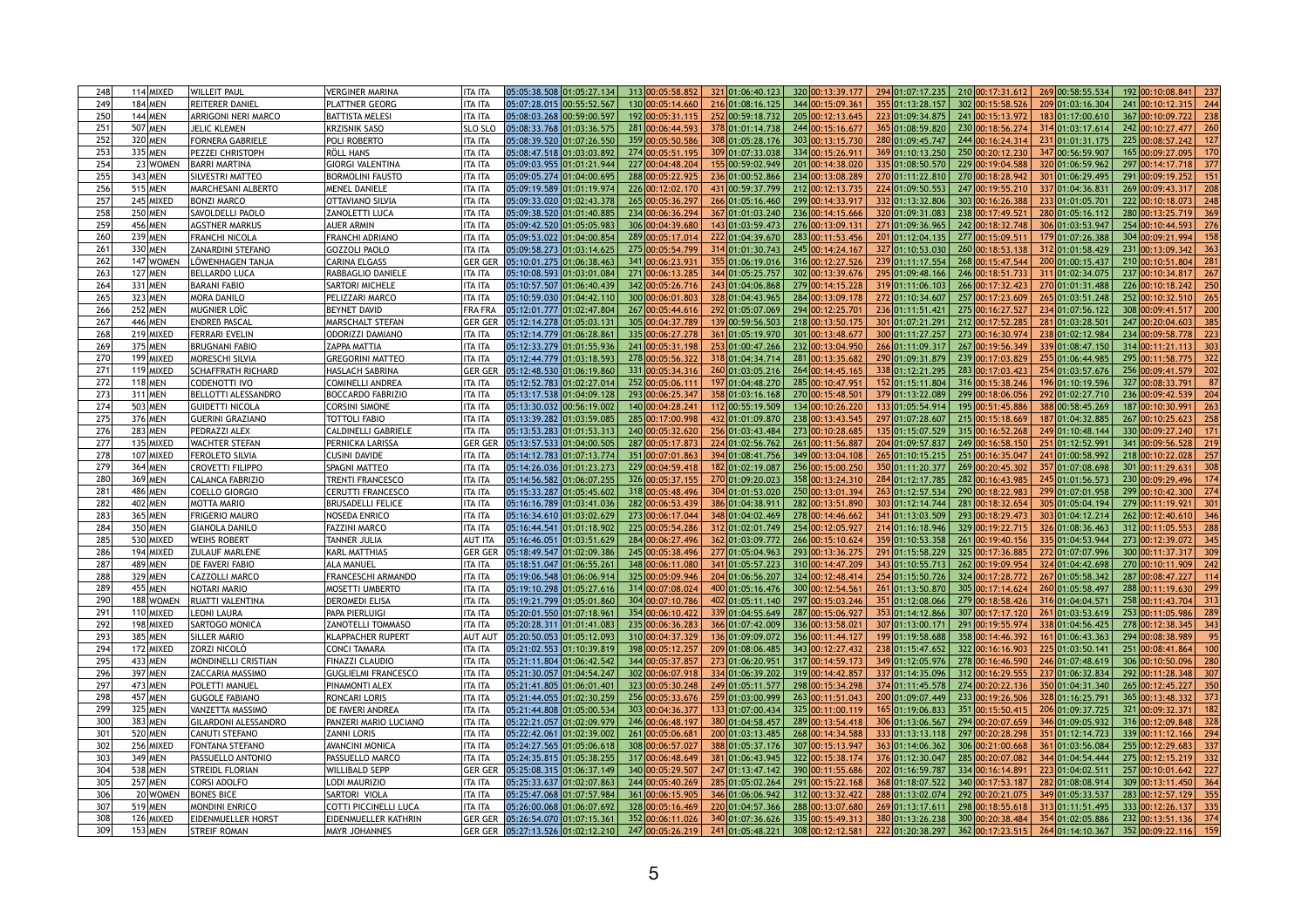| 310             | <b>281 MEN</b> | DAVARDA RINALDO                                 | <b>RASOM ALDO</b>                              | 363 00:05:40.041<br>337 00:15:30.743<br>05:27:24.642 01:08:05.597<br>283 01:08:57.356<br>351 00:10:59.027<br>163 01:17:33.779<br>193 01:11:55.926<br>334 00:08:42.173<br>102<br><b>ITA ITA</b>                                                                                                                         |
|-----------------|----------------|-------------------------------------------------|------------------------------------------------|------------------------------------------------------------------------------------------------------------------------------------------------------------------------------------------------------------------------------------------------------------------------------------------------------------------------|
| 311             | 525 MEN        | <b>DELUGAN EFREM</b>                            | <b>DELLAI MICHELE</b>                          | 297 00:05:13.116<br>280 00:15:41.762<br>377 01:14:57.030<br>313 00:18:31.657<br>304 01:13:03.598<br>05:27:42.073 01:04:20.051<br>212 01:04:27.616<br>343 00:11:27.243<br><b>ITA ITA</b>                                                                                                                                |
| 312             | 117 MIXED      | <b>FARINA SOFIA</b>                             | VAN DE PLASSCHE TOM ARENT                      | 295 00:06:43.405<br>290 00:15:43.026<br>378 01:09:29.461<br>237 00:24:00.723<br>383 01:07:50.131<br>307 00:14:51.145<br>380<br>05:27:47.823 01:04:11.194<br>374 01:04:58.738<br><b>ITA NED</b>                                                                                                                         |
| 31.             | 391 MEN        | <b>PEDRON RENATO</b>                            | <b>COVI MATTEO</b>                             | 252 00:16:01.075<br>05:28:07.577 01:02:29.042<br>254 00:05:01.649<br>187 01:02:00.976<br>384 01:19:13.744<br>353 00:19:06.741<br>323 01:13:26.437<br>347 00:10:47.913<br><b>ITA ITA</b><br><b>278</b>                                                                                                                  |
| 31 <sub>0</sub> | 537 MEN        | KERN MANUEL                                     | ROHRER BENJAMIN                                | 05:28:12.574 01:07:25.536<br>358 00:05:55.797<br>316 01:09:30.179<br>359 00:12:50.442<br>342 00:16:21.006<br>227 01:08:26.074<br>255 01:18:17.085<br>310 00:09:26.455<br><b>AUT AU</b><br>169                                                                                                                          |
| 315             | 467 MEN        | <b>ORSELLO GIOVANNI</b>                         | CRAVERO ROBERTO                                | 315 00:14:49.127<br>05:28:23.576 01:04:44.490<br>301 00:05:23.418<br>237 01:06:11.965<br>344 01:17:37.789<br>338 00:19:30.047<br>320 00:10:32.213<br><b>ITA ITA</b><br>331 01:09:34.527<br>264                                                                                                                         |
| 316             | 169 MIXED      | <b>BAZZOLI OVIDIO</b>                           | <b>FORESTI MICHELA</b>                         | 05:29:34.581 01:08:49.293<br>376 00:06:36.341<br>369 01:08:02.990<br>342 00:15:21.34<br>288 00:19:28.597<br>329 01:05:52.351<br>286 00:12:35.681<br>366 01:12:47.987<br><b>ITA ITA</b><br>340                                                                                                                          |
| 317             | 388 MEN        | <b>CITTERI MASSIMILIANO</b>                     | <b>FORCELLA STEFANO</b>                        | 296 00:06:43.854<br>333 00:12:54.061<br>337 00:11:03.942<br>05:29:47.081 01:04:13.943<br>376 01:07:26.424<br>260 01:15:58.261<br>326 00:19:28.846<br>330 01:11:57.750<br><b>ITA ITA</b>                                                                                                                                |
| 318             | 159 MIXED      | <b>MOTTIN KRISTEL</b>                           | <b>MAINO ANDREA</b>                            | 329 00:05:13.825<br>215 01:08:49.369<br>350 00:16:28.952<br>391 01:14:30.308<br>309 00:21:56.00<br>372 01:04:10.842<br> 05:30:06.330 01:06:08.105 <br>261 00:12:48.928<br><b>ITA ITA</b>                                                                                                                               |
| 319             | 513 MEN        | <b>GRATAROLI PAOLO</b>                          | <b>MILESI GIACOMO</b>                          | 270 00:07:07.791<br>262 00:14:56.413<br>359 00:11:50.931<br>05:30:46.332 01:02:56.623<br>399 01:02:57.229<br>347 01:14:16.298<br>308 00:21:24.068<br>368 01:15:16.979<br><b>ITA ITA</b>                                                                                                                                |
| 320             | 556 MEN        | <b>MASARIN MAURO</b>                            | PIZZOLATO ENRICO                               | 05:30:47.582 01:06:30.531<br>337 00:05:19.370<br>328 00:13:38.709<br><b>ITA ITA</b><br>230 01:07:09.404<br>293 01:17:15.792<br>336 00:19:02.498<br>318 01:09:50.845<br>323 00:12:00.433<br>324                                                                                                                         |
| 321             | 490 MEN        | <b>HELMER ANDREAS</b>                           | <b>RENGBO PAUL</b>                             | 370 00:06:08.098<br> 05:30:57.333 01:08:22.031<br>373 00:12:53.172<br>259 01:15:47.793<br>323 00:17:49.271<br>279 01:09:17.570<br>335 01:10:52.188<br>318 00:09:47.210<br><b>AUT SWE</b><br>213                                                                                                                        |
| 322             | 208 MIXED      | LONGHI GIACOMO                                  | NOSEDA MARTA                                   | 322 00:05:50.555<br>307 01:07:46.189<br>340 00:13:52.42<br>304 01:18:39.783<br>346 00:19:24.853<br>327 01:08:38.960<br>05:31:20.834 01:05:56.101<br>313 00:11:11.972<br>293<br><b>ITA ITA</b>                                                                                                                          |
| 323             | <b>282 MEN</b> | <b>CECCARELLI FILIPPO</b>                       | <b>GIANNECCHINI FRANCESCO</b>                  | 347 00:06:02.94<br>348 00:14:52.73<br>05:32:14.338 01:06:51.263<br>330 01:08:32.537<br>345 01:12:41.716<br>286 00:20:07.362<br>345 01:09:30.268<br>319 00:13:35.520<br><b>ITA ITA</b>                                                                                                                                  |
| 324             | 501 MEN        | <b>CASATI MATTEO</b>                            | <b>GRITTI MATTEO</b>                           | 290 00:07:01.395<br>274 00:17:46.390<br>05:32:37.089 01:04:01.519<br>393 01:03:45.465<br>409 01:12:46.989<br>287 00:21:01.713<br>362 01:11:57.704<br>336 00:14:15.914<br><b>ITA ITA</b><br>376                                                                                                                         |
| 325             | 227 MIXED      | <b>DUERAUER WOLFGANG</b>                        | <b>DUERAUER DANIELA</b>                        | 280 00:06:44.235<br>352 00:14:07.439<br> 05:32:45.587 01:03:32.924 <br>377 01:08:59.420<br>315 01:15:44.268<br>320 00:23:28.135<br>381 01:07:32.862<br>305 00:12:36.304<br><b>AUT AU</b>                                                                                                                               |
| 326             | 420 MEN        | BETTINSOLI CRISTIAN                             | <b>GASPARINI RENATO</b>                        | 260 00:05:45.666<br>259 00:14:18.473<br>05:32:55.340 01:02:38.798<br>296 01:02:39.462<br>323 01:15:21.928<br>318 00:21:31.961<br>370 01:18:26.597<br>373 00:12:12.455<br>33 <sub>C</sub><br><b>ITA ITA</b>                                                                                                             |
| 327             | 336 MEN        | <b>GUNDEL DANIEL</b>                            | <b>WACH ANDREAS</b>                            | 399 00:05:45.048<br>353 00:14:16.913<br>322 01:16:58.711<br>333 00:17:19.865<br>296 00:11:58.711<br>05:32:55.839 01:10:43.064<br>293 01:09:04.704<br>262 01:06:48.823<br><b>GER GEF</b><br>$32^{\circ}$                                                                                                                |
| 328             | 268 MEN        | <b>ROS-VACCA STEFANO</b>                        | <b>LEONE MATTEO</b>                            | 334 00:05:14.845<br> 05:33:16.589 01:06:27.553 <br>321 00:13:15.776<br>281 01:14:33.662<br>311 00:19:36.256<br>334 01:14:43.579<br>357 00:12:41.457<br>217 01:06:43.461<br>347<br><b>ITA ITA</b>                                                                                                                       |
| 329             | 465 MEN        | <b>GUALENI MARCO</b>                            | PEZZUCCHI AMOS                                 | 371 00:07:49.303<br>377 00:18:28.073<br>304 00:20:18.314<br>217 00:12:50.713<br>05:33:27.343 01:08:25.565<br>422 01:11:07.991<br>415 01:13:34.272<br>348 01:00:53.112<br><b>ITA ITA</b>                                                                                                                                |
| 330             | 493 MEN        | <b>BABJAK ADAM</b>                              | ÚTRATA JAN                                     | 315 00:06:01.538<br>360 00:14:14.932<br>335 00:12:06.234<br>05:36:06.101 01:05:31.110<br>327 01:09:38.930<br>318 01:16:35.529<br>331 00:20:00.763<br>342 01:11:57.065<br><b>CZE CZE</b><br>326                                                                                                                         |
| 331             | 406 MEN        | <b>GUZZARDI DAVIDE</b>                          | COPETA ALEX                                    | 311 00:06:14.392<br>331 00:14:12.576<br>317 01:25:39.393<br>385 00:21:08.468<br>271 00:12:13.935<br>05:36:47.669 01:05:13.513<br>345 01:07:15.379<br>366 01:04:50.013<br><b>ITA ITA</b>                                                                                                                                |
| 332             | 174 MIXED      | DAL PIVA DIEGO                                  | <b>MURER MIRIAM</b>                            | 375 00:06:00.914<br>05:37:02.670 01:08:42.803<br>341 00:14:31.437<br>332 00:20:48.375<br>359 01:10:11.203<br>326 00:12:06.830<br>327<br>325 01:08:01.102<br>331 01:16:40.006<br><b>ITA ITA</b>                                                                                                                         |
| 333             | 547 MEN        | <b>BONAZZA WALTER</b>                           | Rossi Luigi                                    | 345 00:06:49.788<br>339 00:20:24.138<br>05:37:56.607 01:06:45.101<br>383 01:07:45.940<br>421 01:15:04.689<br>314 00:23:36.045<br>382 01:01:05.108<br>221 00:16:25.798<br><b>ITA ITA</b>                                                                                                                                |
| 334             | 498 MEN        | <b>BURTSCHER MARTIN</b>                         | PÜHRINGER REINHARD                             | 294 00:07:48.398<br> 05:37:58.673 01:04:10.442 <br>421 01:06:03.010<br>311 00:17:48.403<br>317 00:21:37.452<br>371 01:10:03.122<br>324 00:15:09.802<br>410 01:15:18.044<br><b>AUT AUT</b>                                                                                                                              |
| 335             | 221 MIXED      | <b>PENZO DAVIDE</b>                             | <b>SCARPA GIOIA</b>                            | 366 00:05:43.635<br>397 01:15:46.061<br>321 00:22:16.749<br>05:38:00.354 01:08:11.254<br>290 01:06:09.702<br>314 00:16:51.385<br>374 01:08:30.832<br>311 00:14:30.736<br><b>ITA ITA</b>                                                                                                                                |
| 336             | 381 MEN        | DAVIS PETE                                      | <b>DAVIS ANGUS</b>                             | 05:38:02.105 01:06:57.550<br>349 00:07:15.840<br>323 00:15:58.235<br>383 01:18:25.135<br>343 00:21:04.037<br>363 01:09:39.441<br>404 01:06:52.260<br>322 00:11:49.607<br><b>GBR GBR</b><br>316                                                                                                                         |
| 337             | 532 MEN        | <b>MIOTTI MICHELE</b>                           | SOVILLA NICOLA                                 | 316 00:05:57.813<br>309 00:17:03.085<br>327 00:28:45.814<br>387 01:07:12.052<br>303 00:11:41.496<br>05:38:04.103 01:05:31.340<br>320 01:05:50.780<br>400 01:16:01.723<br><b>ITA ITA</b>                                                                                                                                |
| 338             | 377 MEN        | <b>TENDERINI STEFANO</b>                        | <b>FAZZINI MIRKO</b>                           | 299 00:05:26.319<br>357 00:14:16.633<br>242 01:09:09.883<br>321 01:17:12.859<br>335 00:20:01.716<br>343 01:14:32.347<br>355 00:12:57.506<br>356<br>05:38:17.604 01:04:40.341<br><b>ITA ITA</b>                                                                                                                         |
| 339             | 301 MEN        | <b>PEDERIVA PAOLO</b>                           | <b>PELLEGRIN ALESSANDRO</b>                    | 327 00:05:59.541<br>322 01:03:10.224 <br>173 01:10:35.558 <br>258 00:17:10.630<br>388 00:09:43.793<br>209<br> 05:39:37.110 01:06:07.614 <br>267 00:11:09.448<br>258 01:35:40.302<br><b>ITA ITA</b>                                                                                                                     |
| 340             | 480 MEN        | <b>COSTA DENIS</b>                              | PESCOLLDERUNG LUCA                             | 333 00:05:45.548<br>330 00:14:45.616<br>296 00:18:21.080<br> 05:39:43.609 01:06:20.359 <br>295 01:07:12.276<br>298 01:22:40.612<br>383 00:11:27.200<br>340 01:13:10.918 <br>ITA ITA                                                                                                                                    |
| 341             | 340 MEN        | <b>GERMANI ELIA</b>                             | <b>TARTAGLIONE LUCA</b>                        | 364 00:06:41.446<br>355 00:13:37.117<br>356 00:18:24.075<br>372 01:09:08.932<br>292 01:19:56.301<br>300 01:14:09.805<br>351 00:09:42.998<br>05:39:48.108 01:08:07.434<br><b>ITA ITA</b><br>205                                                                                                                         |
| 342             | 101 MIXED      | <b>HARICH PAUL</b>                              | <b>COPELLO ROSSLER MONICA</b>                  | 307 00:09:33.686<br>383 00:20:34.740<br>430 01:09:07.933<br>354 00:13:09.926<br>274 01:25:22.639<br>353 01:06:22.068<br>290 00:10:35.579<br>268<br><b>ITA ITA</b>                                                                                                                                                      |
| 343             | 373 MEN        | NEVOLA DOMENICO                                 | <b>RUGGIERO ANDREA</b>                         | 377 00:07:36.421<br>365 00:13:59.176<br>310 01:21:11.790<br>365 00:17:14.187<br>259 01:10:25.040<br>328 00:11:00.381<br>05:40:30.610 01:09:00.193<br>416 01:10:03.422<br><b>ITA ITA</b><br>283                                                                                                                         |
| 344             | 434 MEN        | <b>PASSERA DAVIDE</b>                           | <b>MAULINI MATTEO</b>                          | 385 00:07:19.720<br>295 00:14:40.578<br>272 00:26:31.030<br>05:40:53.364 01:09:38.890<br>406 01:05:10.922<br>336 01:11:26.664<br>386 01:14:04.907<br>350 00:12:00.653<br><b>ITA ITA</b><br>325                                                                                                                         |
| 345             | 204 MIXED      | <b>MRAS MARTIN</b>                              | <b>APOSTOLO VALERIA</b>                        | 353 00:07:34.529<br>383 00:13:50.768<br>302 01:23:37.369<br>378 00:17:21.456<br>331 00:09:56.456<br>05:42:49.688 01:07:18.844<br>415 01:12:12.169<br>263 01:10:58.097<br><b>SUI ITA</b><br>218                                                                                                                         |
| 346             | 342 MEN        | <b>STEFANI FAUSTO</b>                           | <b>BONOMI SILVANO</b>                          | 378 00:06:35.577<br>05:43:37.869 01:09:01.055<br>365 01:08:21.819<br>347 00:15:09.018<br>354 01:16:22.066<br>330 00:19:04.276<br>319 01:15:50.004<br>362 00:13:14.054<br><b>ITA ITA</b>                                                                                                                                |
| 347             | 444 MEN        | <b>PRIETH MARKUS</b>                            | <b>RIEDL URBAN</b>                             | 408 00:05:27.117<br>318 00:15:32.90<br>372 01:15:35.500<br>319 00:22:50.383<br>377 01:12:36.486<br>340 00:12:38.829<br>244 01:06:31.418<br>344<br><b>ITA ITA</b>                                                                                                                                                       |
| 348             | 414 MEN        | <b>GIUDICI LORENZO</b>                          | <b>ASCOLI ALESSANDRO</b>                       | 277 00:05:46.168<br>327 00:14:02.654<br>350 00:19:58.673<br>385 00:12:11.144<br>$05:45:01.693$ $01:03:16.251$<br>297 01:07:07.954<br>313 01:19:05.196<br>340 01:23:33.653<br><b>ITA ITA</b><br>329                                                                                                                     |
| 349             | 314 MIXED      | <b>WEISSENBACHER DANIELA</b>                    | HÖLLBACHER LUKAS                               | 380 00:07:25.181<br>364 00:14:20.267<br>324 01:23:03.502<br>373 00:17:46.603<br>277 01:13:45.422<br>348 00:09:39.633<br>05:45:12.874 01:09:10.934<br>411 01:10:01.332<br><b>AUT AUT</b>                                                                                                                                |
| 350             | 429 MEN        | <b>SCHERZ KARL</b>                              | <b>SCHWAIGER THOMAS</b>                        | 360 00:07:46.526<br>$05:45:20.624$ $01:07:33.851$<br>420 01:09:41.925<br>361 00:15:56.910<br>382 01:18:41.202<br>347 00:20:43.867<br>356 01:14:12.176<br>353 00:10:44.167<br>275<br><b>AUT AUT</b>                                                                                                                     |
| 351             | 466 MEN        | MOMBELLI DAVIDE                                 | <b>SONI GAETANO</b>                            | 372 00:06:08.710<br>345 00:14:00.486<br>366 00:21:08.827<br>367 01:14:33.860<br>356 00:11:51.511<br>05:46:06.877 01:08:28.314<br>336 01:08:19.979<br>311 01:21:35.190<br><b>ITA ITA</b>                                                                                                                                |
| 352             | 91 MEN         |                                                 |                                                | 332 00:13:23.062<br>336 00:05:42.786<br>392 00:19:00.033<br> 05:46:14.629 01:06:29.111 <br>360 00:11:45.473                                                                                                                                                                                                            |
| 353             | 353 MEN        | <b>PELLEGRINI FABIO</b><br><b>TAGNI MICHELE</b> | <b>SALVATORE FRANCO</b>                        | 288 01:07:24.318<br>283 01:26:51.683<br>317 01:15:38.163<br><b>ITA ITA</b><br>266 00:05:39.542<br>05:46:34.628 01:02:43.628<br>265 00:13:09.428<br>273 01:29:13.456<br>398 00:19:32.496<br>332 01:20:25.938<br>377 00:12:44.409<br>280 01:03:05.731                                                                    |
| 354             | 211 WOMEN      | <b>FORSTER GABRIELE</b>                         | <b>ROSSI SIMONE</b><br><b>KOLLER MARTINA</b>   | <b>ITA ITA</b><br> 05:46:56.129 01:13:21.810 <br>413 00:07:01.192<br>391 00:14:23.949<br>325 01:18:30.579<br>344 00:18:29.347<br>302 01:09:14.060<br><b>GER GER</b><br>392 01:14:12.430<br>317 00:11:42.762<br>312                                                                                                     |
| 355             | 225 MIXED      | <b>SILVESTRI ANDREA</b>                         |                                                | 324 00:05:18.310<br>367 00:13:58.91<br>309 01:18:38.785<br>345 00:17:23.843<br>386 00:11:02.013<br>05:47:02.632 01:06:02.591<br>227 01:10:12.938<br>266 01:24:25.241                                                                                                                                                   |
| 356             | 370 MEN        | <b>PACORINI ENRICO</b>                          | <b>FURLANI FRANCESCA</b><br><b>MORO MATTEO</b> | <b>ITA ITA</b><br>343 00:06:37.198<br>372 00:12:40.068<br>363 00:12:24.201<br>05:48:00.025 01:06:41.639<br>370 01:10:35.340<br>247 01:25:26.117<br>384 00:17:39.443<br>274 01:15:56.019<br>334<br><b>ITA ITA</b>                                                                                                       |
|                 | 133 MIXED      |                                                 |                                                | 357 00:06:19.743<br>394 00:15:21.919<br>367 01:22:14.112<br>371 00:17:36.260<br>349 00:10:11.404<br>05:48:08.633 01:07:25.099                                                                                                                                                                                          |
| 357<br>358      | 368 MIXED      | KRAVANJA STEPHANIE<br><b>GALBUSERA ANDREA</b>   | KRAVANJA CHRISTOPH<br>PAGLIONE GIULIA          | 352 01:14:57.436<br>271 01:14:02.660<br><b>AUT AU</b><br><b>241</b><br>383 00:06:49.773<br>05:48:14.135 01:09:25.797<br>382 01:09:59.475<br>363 00:13:14.467<br>276 01:25:11.702<br>382 00:16:37.027<br>361 00:11:14.111<br>295<br>243 01:15:41.783                                                                    |
|                 |                |                                                 |                                                | <b>ITA ITA</b>                                                                                                                                                                                                                                                                                                         |
| 359             | 357 MEN        | <b>MARTINELLI MATTEO</b>                        | <b>LEONESIO MAURIZIO</b>                       | 338 00:06:45.311<br>05:48:25.883 01:06:34.836<br>296 00:16:03.134<br>385 01:20:18.547<br>374 00:13:21.096<br>379 01:05:10.953<br>361 00:21:07.469<br>364 01:19:04.537<br><b>ITA ITA</b><br>367 00:06:40.277<br>374 00:15:09.408<br>352 00:22:01.540                                                                    |
| 360             | 22 WOMEN       | <b>OBERWALLNER EVA</b>                          | <b>ARZBERGER ISABEL</b>                        | 05:48:29.633 01:08:11.349<br>371 01:10:54.668<br>356 01:19:10.062<br>373 01:13:23.098<br>346 00:12:59.231<br><b>GER AUT</b><br>357<br>395 00:06:31.365<br>381 00:15:27.207<br>370 01:20:44.022<br>363 00:19:05.071<br>322 01:14:25.983<br>354 00:11:37.875<br>05:49:53.388 01:10:23.205                                |
| 361             | 185 MIXED      | RAMONI FILIPPO                                  | <b>SAUDA ALICE</b>                             | 364 01:11:38.660<br><b>ITA ITA</b>                                                                                                                                                                                                                                                                                     |
| 362             | 260 MIXED      | <b>LUZZI FABIAN</b>                             | <b>ROSA MARIA</b>                              | 386 00:07:27.712<br>05:50:14.639 01:09:44.657<br>368 00:16:33.600<br>394 01:20:00.841<br>359 00:20:31.340<br>352 01:10:09.705<br>325 00:15:29.867<br>383<br>412 01:10:16.917<br><b>ITA ITA</b>                                                                                                                         |
| 363             | 510 MEN        | LAPONDER MARCEL                                 | NACHBAR SEBASTIAN                              | 356 00:07:24.436<br>05:50:40.390 01:07:22.947<br>371 00:15:11.154<br>358 01:17:33.947<br>370 00:13:01.210<br>410 01:10:33.421<br>360 01:18:46.538<br>349 00:20:46.737<br><b>NED GEF</b><br>359                                                                                                                         |
| 364             | 549 MEN        | <b>ZIMELLO ALESSANDRO</b>                       | <b>POZZAN PIETRO</b>                           | 286 00:06:16.590<br>304 00:12:31.176<br>375 01:22:27.197<br>382 00:12:26.640<br>$05:51:56.144$ $01:03:59.571$<br>347 01:05:28.222<br>242 01:26:29.469<br>388 00:22:17.279<br>336<br><b>ITA ITA</b>                                                                                                                     |
| 365             | 154 MIXED      | <b>BALADA GIACOMO</b>                           | <b>ALBERTANI JESSICA</b>                       | 410 00:05:50.436<br>306 01:12:19.220<br>384 00:18:14.814<br>414 01:20:17.127<br>360 00:22:29.931<br>302 00:13:15.504<br>05:52:18.644 01:12:41.681<br>376 01:07:09.931<br><b>ITA ITA</b><br>366                                                                                                                         |
| 366             | 251 MEN        | <b>LEONTINI VITTORIO</b>                        | <b>ARMATI ANGELO</b>                           | 05:53:14.899 01:06:20.250<br>332 00:07:18.571<br>388 00:17:23.240<br>405 01:21:53.036<br>368 00:21:25.097<br>369 01:11:30.451<br>332 00:14:33.147<br>379<br>405 01:12:51.107<br><b>ITA ITA</b>                                                                                                                         |
| 367             | 306 MEN        | <b>MANELLA GIANFRANCO</b>                       | GUASSOLDI GIACOMO GUIDO                        | 355 00:05:57.683<br>376 00:15:04.717<br>352 01:25:45.523<br>386 00:20:42.666<br>355 01:17:04.931<br>369 00:10:20.167<br> 05:53:19.148 01:07:19.453 <br>319 01:11:04.013<br><b>ITA ITA</b><br>253                                                                                                                       |
| 368             | 545 MEN        | <b>ENGLARO CHRISTIAN</b>                        | <b>FIOR ALESSANDRO</b>                         | 350 00:05:40.228<br>362 00:13:03.375<br>05:54:17.153 01:07:08.501<br>284 01:09:49.850<br>264 01:33:20.217<br>407 00:24:28.991<br>384 01:08:59.240<br>315 00:11:46.751<br>315<br><b>ITA ITA</b>                                                                                                                         |
| 369             | 553 MEN        | AUMANN MANUEL                                   | <b>FISCHER RAPHAEL</b>                         | 393 00:06:56.856<br> 05:55:45.249 01:10:06.762 <br>387 01:11:03.857<br>375 00:15:13.432<br>362 01:18:42.575 <br>348 00:19:05.025<br>384 00:11:16.287<br>321 01:23:20.455<br>297<br><b>GER GER</b>                                                                                                                      |
| 370             | $362$ MEN      | <b>VICECONTE ALBERTO</b>                        | <b>MAURI DIEGO</b>                             | $05:55:52.655 \boxed{01:05:18.786}$ 312 $\boxed{00:07:40.800}$ 418 $\boxed{01:11:35.229}$ 380 $\boxed{00:16:06.301}$ 387 $\boxed{01:23:10.365}$ 374 $\boxed{00:20:53.835}$ 360 $\boxed{01:18:06.411}$ 371 $\boxed{00:13:00.928}$ 358<br><b>ITA ITA</b>                                                                 |
| 371             | 145 MIXED      | <b>SANTAGIULIANA ANDREA</b>                     | <b>ZINI FRANCESCA</b>                          | $\vert$ 05:56:32.910 $\vert$ 01:12:01.750 $\vert$ 406 $\vert$ 00:06:43.798 $\vert$ 375 $\vert$ 01:16:00.632 $\vert$ 401 $\vert$ 00:15:37.581 $\vert$ 375 $\vert$ 01:21:04.832 $\vert$ 364 $\vert$ 00:18:03.873 $\vert$ 289 $\vert$ 01:13:20.758 $\vert$ 345 $\vert$ 00:13:39.686 $\vert$ 372 $\vert$<br><b>ITA ITA</b> |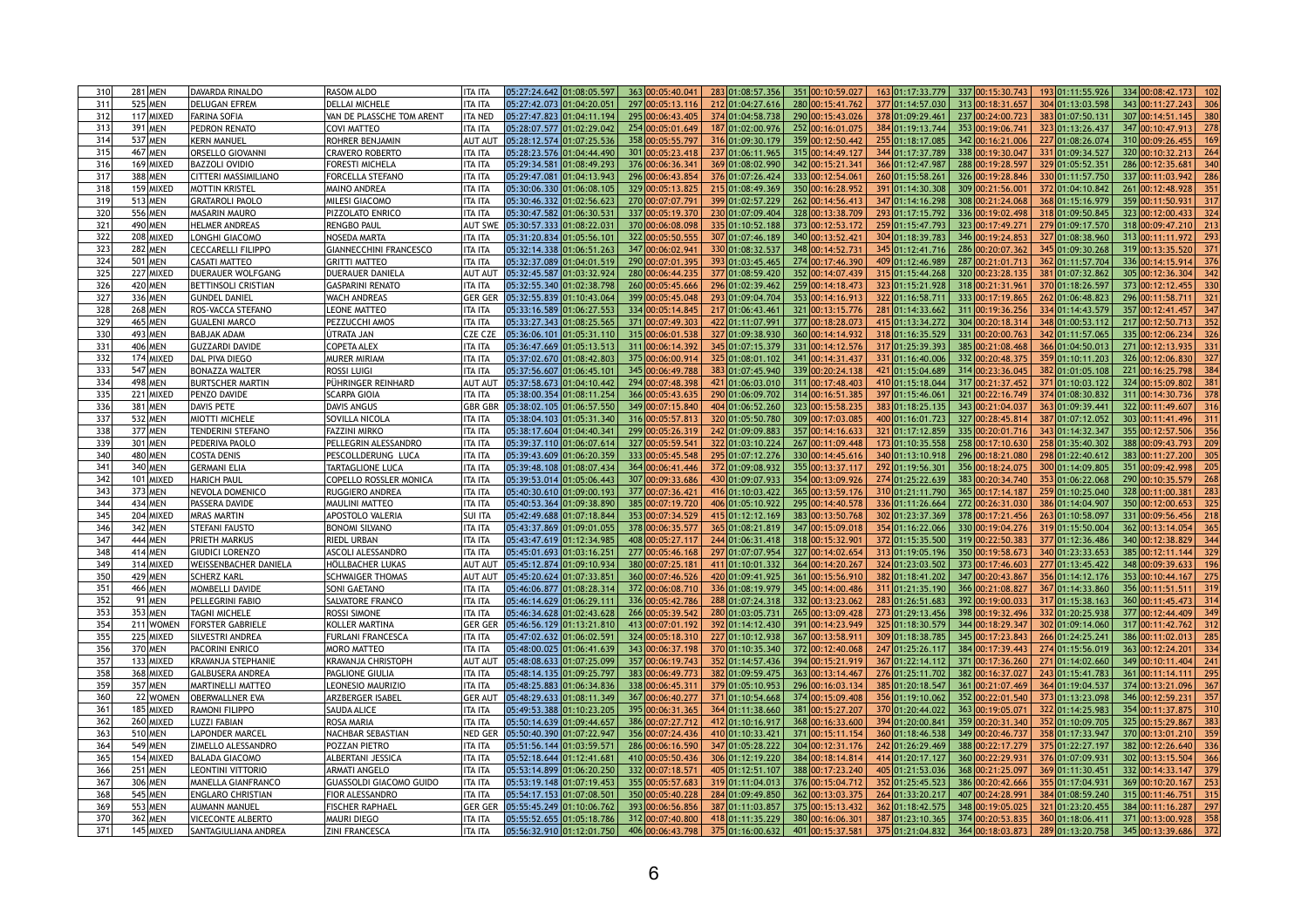| 372        | 491 MEN        |           | <b>PONZO GIAMPIERO</b>        | <b>MAGNALDI VALTER</b>      | ITA ITA        |                           |     | 373 00:06:13.241 | 343 01:11:18.802 | 378 00:12:48.024 |     | 253 01:27:25.738 | 393 00:18:42.873                                           | 309 01:20:31.304 | 378 00:11:54.285        |
|------------|----------------|-----------|-------------------------------|-----------------------------|----------------|---------------------------|-----|------------------|------------------|------------------|-----|------------------|------------------------------------------------------------|------------------|-------------------------|
| 373        | 436 MEN        |           | <b>TROTTI ROBERTO</b>         | <b>MOSSINI RUBEN</b>        | <b>TA ITA</b>  |                           |     | 418 00:06:24.175 | 356 01:16:03.097 | 402 00:14:23.949 |     | 326 01:21:45.408 | 367 00:17:47.477                                           | 278 01:16:11.688 | 364 00:11:20.456        |
| 374        |                | 242 MIXED | <b>RABL MARTINA</b>           | JENTZSCH-RABL AXEL          | <b>AUT AUT</b> |                           |     | 405 00:07:02.315 | 395 01:12:48.112 | 386 00:16:56.205 |     | 399 01:23:35.762 | 377 00:17:56.073                                           | 284 01:12:54.207 | 342 00:15:13.208        |
| 375        | 499 MEN        |           | LEIMER HERVÉ                  | SEEBACHER FLORIAN           | <b>SUI ITA</b> | 05:58:40.165 01:15:21.041 |     | 424 00:05:47.544 | 301 01:18:51.858 | 412 00:13:52.592 |     | 305 01:32:01.297 | 404 00:11:47.653                                           | 44 01:10:39.870  | 329 00:10:18.310<br>251 |
| 376        |                | 231 MIXED | ROLLA ALICE                   | <b>FEDERIGHI FRANCO</b>     | <b>ITA ITA</b> | 05:58:49.167 01:13:25.912 |     | 414 00:07:58.335 | 425 01:10:04.764 | 366 00:16:39.654 |     | 395 01:19:52.261 | 355 00:23:25.654                                           | 380 01:14:46.372 | 358 00:12:36.215        |
| 377        | 437 MEN        |           | <b>LORENZIN ANTONIO</b>       | <b>MORO ANDREA</b>          | <b>TA ITA</b>  | 05:59:19.415 01:08:00.621 |     | 362 00:06:03.347 | 331 01:10:30.769 | 369 00:14:58.83  |     | 348 01:23:32.174 | 376 00:23:03.315                                           | 378 01:20:08.653 | 376 00:13:01.705        |
| 378        | 460 MEN        |           | <b>STANGALINO CARLO</b>       | <b>GAMBINI RENZO</b>        | <b>ITA ITA</b> |                           |     | 415 00:07:53.21  | 424 01:14:52.866 | 393 00:15:27.222 |     | 371 01:19:56.520 | 357 00:18:06.197                                           | 293 01:17:03.808 | 368 00:13:05.276        |
| 379        | 544 MEN        |           | <b>POLDI ALLAI CRISTIAN</b>   | <b>SAPRI KEVIN</b>          | <b>TA ITA</b>  | 05:59:55.679 01:12:39.268 |     | 409 00:06:01.522 | 326 01:14:37.172 | 392 00:18:13.113 |     | 413 01:16:11.599 | 328 00:19:46.91                                            | 336 01:21:16.217 | 380 00:11:09.878        |
| 380        | 344 MEN        |           | <b>GIORGETTI LUCA</b>         | <b>REGAZZONI ROBERTO</b>    | <b>ITA ITA</b> | 05:59:55.681 01:10:02.624 |     | 392 00:07:06.984 | 397 01:12:50.218 | 387 00:15:52.573 |     | 381 01:24:25.417 | 380 00:19:35.523                                           | 333 01:18:11.356 | 372 00:11:50.986        |
| 381        | 345 MEN        |           | <b>PILLININI GRAZIANO</b>     | <b>CAPPELLETTI RICCARDO</b> | ITA ITA        | 05:59:55.682 01:10:18.944 |     | 394 00:07:24.25  | 409 01:13:31.059 | 389 00:17:18.903 |     | 403 01:22:57.761 | 372 00:18:03.155                                           | 288 01:16:29.129 | 366 00:13:52.480        |
| 382        | 535 MEN        |           | <b>BOSCHETTI ALBERTO</b>      | <b>MORANDUZZO FRANCESCO</b> | <b>ITA ITA</b> | 05:59:55.684 01:06:50.504 |     | 346 00:06:52.638 | 385 01:08:20.431 | 346 00:17:08.092 |     | 401 01:24:29.052 | 381 00:25:39.362                                           | 385 01:20:32.443 | 379 00:10:03.162<br>229 |
| 383        | 439 MEN        |           | <b>DOTTI FRANCESCO PIERO</b>  | <b>PROSPERI GIUSEPPE</b>    | <b>TA ITA</b>  | 05:59:55.685 01:09:58.624 |     | 390 00:07:03.246 | 396 01:12:25.648 | 385 00:19:01.146 |     | 420 01:22:03.753 | 370 00:18:11.408                                           | 294 01:22:13.187 | 381 00:08:58.673        |
|            |                |           |                               |                             |                |                           |     | 369 00:07:00.537 | 391 01:17:34.373 | 407 00:18:47.464 |     | 418 01:32:57.925 |                                                            |                  | 387 00:10:07.027        |
| 384        |                | 124 MIXED | <b>RONCHI HERMES</b>          | <b>ZANI MARIANNA</b>        | <b>ITA ITA</b> |                           |     |                  |                  |                  |     |                  | 406                                                        | 001:29:09.520    |                         |
| 385        |                | 217 MIXED | <b>STEFANOLLI GLORIA</b>      | <b>TELL MICHELE</b>         | <b>TA ITA</b>  | 05:59:55.693 01:12:42.310 |     | 411 00:06:26.046 | 360 01:23:04.000 | 422 00:15:11.982 |     | 361 01:26:31.262 | 389                                                        |                  | 0 01:36:00.093          |
| 386        | 468 MEN        |           | <b>CICCOZZI GIANPAOLO</b>     | <b>DE FELICE CHRISTIAN</b>  | <b>TA ITA</b>  | 05:59:55.991 01:09:18.304 |     | 381 00:07:30.057 | 413 01:17:11.522 | 405 00:14:27.268 |     | 328 01:21:54.939 | 369 00:23:08.495                                           | 379 01:19:17.328 | 375 00:10:08.078<br>235 |
| 387        | 100 MEN        |           | LORENZ VALERIO                | <b>CARPANO AMEDEO</b>       | TA ITA         | 05:59:55.999 01:16:45.874 |     | 430 00:05:22.709 | 235 01:20:53.584 | 420 00:13:19.677 |     | 282 01:34:36.205 | 409                                                        |                  | 0 01:28:57.950          |
| <b>DNF</b> | 463 MEN        |           | <b>TECCOLO GABRIELE</b>       | <b>PIVA GIANLUCA</b>        | ITA ITA        | 01:20:42.557              | 432 |                  |                  |                  |     |                  |                                                            |                  |                         |
| <b>DNF</b> | 384 MEN        |           | SCHWARZ-MALLE HUBERT          | <b>SALCHER RAINER</b>       | <b>AUT AUT</b> | 01:21:38.936              | 433 |                  |                  |                  |     |                  |                                                            |                  |                         |
| <b>DNF</b> | 415 MEN        |           | <b>ZANONER MARCO</b>          | <b>CEOLAN LUCA</b>          | ITA ITA        | 00:52:08.457              |     | 79 00:03:43.805  | $38$ .           |                  |     |                  |                                                            |                  |                         |
| <b>DNF</b> | <b>269 MEN</b> |           | <b>KRISTANDL ANDREAS</b>      | <b>STEINER ANTON</b>        | <b>TA ITA</b>  | 00:47:58.061              |     | 37 00:04:01.230  | 57               |                  |     |                  |                                                            |                  |                         |
| <b>DNF</b> | 482 MEN        |           | <b>VALCI MARCO</b>            | <b>VALCI DIEGO</b>          | ITA ITA        | 00:56:23.502              |     | 142 00:04:26.736 | 105 00:58:55.936 | 199 00:10:15.511 | 125 |                  |                                                            |                  |                         |
| <b>DNF</b> | 440 MEN        |           | <b>AGOSTINI PETER</b>         | MORANDUZZO RICCARDO         | ITA ITA        | 00:55:00.853              |     | 124 00:04:33.086 | 119 00:55:51.442 | 142 00:10:20.339 | 128 |                  |                                                            |                  |                         |
| <b>DNF</b> | 459 MEN        |           | <b>HOFER DANIEL</b>           | <b>TRENTIN YURI</b>         | <b>ITA ITA</b> | 00:55:06.360              |     | 126 00:04:35.285 | 131 00:53:30.091 | 107 00:23:24.412 | 424 |                  |                                                            |                  |                         |
| <b>DNF</b> | 152 MEN        |           | <b>NEHLS ALEXANDER</b>        | <b>NAEGELE LUKAS</b>        | <b>GER GER</b> | 00:53:09.390              |     | 97 00:04:37.361  | 137 00:55:18.901 | 133 00:10:05.596 |     | 118 01:06:55.489 | 205                                                        |                  |                         |
| <b>DNF</b> | 435 MEN        |           | <b>ANESI ANDREA</b>           | <b>DALLAPICCOLA ALESSIO</b> | <b>ITA ITA</b> | 01:02:06.890              |     | 243 00:05:04.239 | 193 01:06:07.877 | 313 00:12:44.062 | 251 |                  |                                                            |                  |                         |
| <b>DNF</b> | 410 MEN        |           | <b>PASSOW ADRIAN</b>          | SPITZNAGEL MARTIN           | <b>GER AUT</b> | 01:15:36.110              |     | 426 00:05:10.978 | 206 01:17:14.124 | 406 00:13:26.416 |     | 286 01:29:53.735 | 400                                                        |                  |                         |
| <b>DNF</b> | 372 MEN        |           | TURCHI GIONATA                | <b>TURCHI ANDREA</b>        | ITA ITA        | 01:12:31.156              |     | 407 00:05:19.745 | 232 01:16:39.055 | 403 00:14:04.277 | 314 |                  |                                                            |                  |                         |
| <b>DNF</b> |                | 120 MIXED | <b>MIEDZIK TOMASZ</b>         | <b>BUNSCH IGA</b>           | POL POL        | 01:13:49.541              |     | 416 00:05:20.81  | 233 01:19:19.532 | 416 00:16:05.225 |     | 386 01:41:42.912 | 412                                                        |                  |                         |
| <b>DNF</b> | 453 MEN        |           | <b>FIORI ALESSANDRO</b>       | <b>SALSI ROBERTO</b>        | ITA ITA        | 01:15:40.143              |     | 427 00:05:25.447 | 239 01:21:41.679 | 421 00:25:43.237 | 426 |                  |                                                            |                  |                         |
|            | 408 MEN        |           | CANELLA MARCO                 | <b>ZAMMUNER MASSIMO</b>     | ITA ITA        | 01:15:24.914              |     | 425 00:05:32.611 | 255 01:18:44.354 | 411 00:17:48.761 | 411 |                  |                                                            |                  |                         |
| <b>DNF</b> |                | 261 MIXED | <b>FESTA FILIPPO</b>          | <b>GASPARI SARA ANNA</b>    | ITA ITA        | 01:10:29.679              |     | 397 00:05:34.347 | 261 01:17:42.328 | 408 00:13:58.552 |     | 308 01:30:45.106 | 402                                                        |                  |                         |
| <b>DNF</b> | 248 MEN        |           | <b>MEINECKE MARCUS</b>        | <b>WILLIBALD STEFAN</b>     | <b>GER GER</b> | 01:01:46.936              |     | 238 00:05:39.200 | 279 00:58:08.457 | 181 00:14:45.243 |     | 339 01:18:13.482 | 341                                                        |                  |                         |
| <b>DNF</b> |                | 162 WOMEN | KOLLER STEFFI                 | <b>HAMBERGER LISA</b>       | <b>GER GER</b> | 01:10:00.273              |     | 391 00:05:40.353 | $286$ .          |                  |     |                  |                                                            |                  |                         |
| <b>DNF</b> |                | 150 MIXED | <b>BORSARI ILENIA</b>         | DALÌ NICOLÒ                 | TA ITA         | 01:11:29.708              |     | 401 00:05:42.849 | 289              |                  |     |                  |                                                            |                  |                         |
| <b>DNF</b> | 449 MEN        |           | <b>MORETTI SANDRO</b>         | <b>PEDOL OSCAR</b>          | ITA ITA        | 01:08:09.922              |     | 365 00:05:45.466 | 294 01:12:04.515 | 382 00:17:37.228 |     | 407 01:34:51.742 | 410                                                        |                  |                         |
| <b>DNF</b> | 401 MEN        |           | <b>BRULETTI DAVIDE</b>        | <b>SUARDI RICCARDO</b>      | <b>TA ITA</b>  | 01:05:48.364              |     | 319 00:05:46.546 | 299 01:07:42.195 | 337 00:14:27.412 | 329 |                  |                                                            |                  |                         |
| <b>DNF</b> |                | 24 WOMEN  | <b>VAUDETTI GIULIA</b>        | <b>MENABREAZ SONIA</b>      | ITA ITA        | 01:12:45.681              |     | 412 00:05:46.919 | 300 01:17:54.372 | 409 00:17:21.399 |     | 404 01:27:56.938 | 397                                                        |                  |                         |
| <b>DNF</b> | 355 MEN        |           | <b>PEDROTTI CRISTIAN</b>      | <b>ANDREATTA EMILIANO</b>   | <b>TA ITA</b>  | 01:08:18.061              |     | 368 00:05:51.772 | 310 01:07:09.748 | 329 00:13:39.925 |     | 296 01:24:12.501 | 379                                                        |                  |                         |
| <b>DNF</b> | 497 MEN        |           | <b>TACCHINI GIULIO</b>        | <b>FOSSEN LORIS</b>         | ITA ITA        | 01:14:16.524              |     | 420 00:05:55.324 | 315 01:20:28.234 | 419 00:17:30.104 |     | 406 01:29:47.059 | 399                                                        |                  |                         |
| <b>DNF</b> | 423 MEN        |           | <b>GALLINA ANDREA</b>         | <b>BONATA SERAFINO</b>      | <b>TA ITA</b>  | 01:14:21.921              |     | 422 00:05:59.67  | 323 01:25:49.049 | 425 00:15:09.423 | 357 |                  |                                                            |                  |                         |
| <b>DNF</b> | 386 MEN        |           | <b>GIETMANN ANSGAR ROMANO</b> | <b>KIEFER TIM</b>           | <b>GER GER</b> | 01:16:48.916              |     | 431 00:06:00.508 | 324 01:23:32.174 | 423 00:22:01.654 | 423 |                  |                                                            |                  |                         |
| <b>DNF</b> |                | 171 MIXED | <b>GANDINI MARCO</b>          | <b>GIUSTO GESSICA</b>       | <b>TA ITA</b>  | 01:11:41.059              |     | 403 00:06:05.740 | 332              |                  |     |                  |                                                            |                  |                         |
| <b>DNF</b> | 438 MEN        |           | <b>BIANCO DAVIDE</b>          | <b>GIRAUDO ANDREA</b>       | ITA ITA        | 01:05:07.431              |     | 309 00:06:06.48  | 333 01:11:23.669 | 379 00:16:49.903 | 396 |                  |                                                            |                  |                         |
| <b>DNF</b> |                | 237 MIXED | <b>VIGANO MARTA</b>           | <b>BERNARDI MATTIA</b>      | ITA ITA        | 01:11:37.459              |     | 402 00:06:13.146 | 342 01:25:26.039 | 424 00:21:29.143 |     | 422 01:23:16.933 | 375                                                        |                  |                         |
| <b>DNF</b> | 474 MEN        |           | <b>LANCELOTTI NICOLA</b>      | <b>BERTO MATTEO</b>         | <b>TA ITA</b>  | 01:16:05.561              |     | 428 00:06:18.013 | 349 01:15:32.037 | 398 00:18:51.989 |     | 419 01:27:28.592 | 395                                                        |                  |                         |
| <b>DNF</b> | <b>183 MEN</b> |           | <b>MARTINI DAVIDE</b>         | <b>MARTINI PIETRO</b>       | <b>TA ITA</b>  | 01:11:21.315              |     | 400 00:06:21.677 | 354 01:19:59.032 | 418 00:17:40.649 |     |                  |                                                            |                  |                         |
| <b>DNF</b> | 191 MEN        |           | <b>AMADIGI GABRIELE</b>       | <b>POZZI MATTEO</b>         | <b>ITA ITA</b> | 01:14:29.389              |     | 423 00:06:25.452 | 359 01:19:47.269 | 417 00:24:38.169 | 425 |                  |                                                            |                  |                         |
| <b>DNF</b> | 405 MEN        |           | <b>SUNDBERG MATS</b>          | <b>STRUCK STEFAN</b>        | <b>SWE GER</b> | 01:13:55.724              |     | 419 00:06:42.690 | 373 01:19:18.285 | 415 00:16:14.241 |     | 390 01:25:47.660 | 387                                                        |                  |                         |
| <b>DNF</b> | 366 MEN        |           | <b>TUTTOPETTO GIANLUCA</b>    | <b>DI MASSO LUCA</b>        | ITA ITA        | 01:08:33.474              |     | 374 00:06:51.598 | 384 01:07:42.461 | 338 00:15:10.000 |     | 358 01:26:47.674 | 391                                                        |                  |                         |
| <b>DNF</b> | 99 MEN         |           | LÖWE ANDREAS                  | <b>SANI LORENZO</b>         | <b>GER ITA</b> | 01:11:48.163              |     | 404 00:06:59.928 | 390 01:15:30.103 | 397 00:16:30.948 |     | 393 01:29:56.466 | 401                                                        |                  |                         |
| <b>DNF</b> |                | 113 MIXED | <b>GENTILE MAURO</b>          | <b>GENTILE MARTA</b>        | ITA ITA        | 01:09:06.531              |     | 379 00:07:21.222 | 407 01:18:51.967 | 413 00:16:13.914 |     | 389 01:31:31.173 | 403                                                        |                  |                         |
| <b>DNF</b> | 321 MEN        |           | D'ANDREA ALESSANDRO           | <b>PIAZZA IVAN</b>          | <b>TA ITA</b>  | 01:09:49.088              |     | 387 00:07:23.890 | 408 01:18:11.734 | 410 00:16:52.602 |     | 398 01:27:27.532 | 394                                                        |                  |                         |
| <b>DNF</b> | 431 MEN        |           | <b>RITARDATI PAOLO</b>        | <b>CASETTO DANIELE</b>      | ITA ITA        | 01:09:58.042              |     | 389 00:07:33.812 | 414 01:16:56.885 | 404 00:17:16.891 |     | 402 01:26:34.866 | 390                                                        |                  |                         |
| <b>DNF</b> |                | 179 MIXED | <b>ANTONIOLI LUCA</b>         | ANDREOLA JENNY              | <b>TA ITA</b>  | 01:09:19.838              |     | 382 00:07:40.020 | 417 01:15:17.872 | 396 00:18:30.913 |     | 416 01:37:20.770 | 411                                                        |                  |                         |
| <b>DNF</b> | 392 MEN        |           | <b>HÖSCH ANDREAS</b>          | HÖSCH LEON                  | <b>GER GER</b> | 01:09:33.082              |     | 384 00:07:51.050 | 423 01:28:29.511 | 426 00:14:36.881 | 334 |                  |                                                            |                  |                         |
| <b>DNF</b> | 485 MEN        |           | <b>COSTANZI ANDREA</b>        | LONGHI DAVIDE               | ITA ITA        | 01:14:21.807              |     | 421 00:08:00.44  | 426 01:15:52.021 | 400 00:18:04.783 |     | 412 01:27:40.043 | 396                                                        |                  |                         |
| <b>DNF</b> | 469 MEN        |           | <b>ROCCON PAOLO</b>           | <b>MEZZAVILLA BRUNO</b>     | ITA ITA        | 01:03:16.107              |     | 276 00:08:41.797 | $427$ .          |                  |     |                  |                                                            |                  |                         |
| <b>DNF</b> | 500 MEN        |           | SÖLLNER XAVER                 | PICHLER ALEXANDER           | <b>GER ITA</b> | 01:13:51.262              |     | 417 00:08:45.260 | 428 01:15:09.932 | 395 00:16:08.173 |     | 388 01:34:32.430 | 408                                                        |                  |                         |
| <b>DNF</b> | 380 MEN        |           | <b>ABORDI MARCO</b>           | <b>DAL BEN DANIELE</b>      | <b>ITA ITA</b> | 01:09:54.571              |     | 388 00:09:01.273 | 429 01:15:42.396 | 399 00:15:33.899 |     | 373 01:32:46.459 | 405                                                        |                  |                         |
| DNF        |                | 70 MEN    | PURSCHKE ANDRÉ                | <b>ZWEIGART MICHAEL</b>     | <b>GER GER</b> | 00:46:53.473              |     | 27 00:04:17.334  | 79 00:53:04.803  | 101 00:16:29.903 |     | 392 00:53:16.893 | 43 00:11:41.781                                            | 36 00:47:18.494  |                         |
| <b>DNF</b> | $228$ MEN      |           | <b>PROKSCH BENEDIKT</b>       | KÖNIG ADRIAN                | <b>GER GER</b> | 00:57:14.093              |     | 159 00:04:52.133 | 163 00:54:40.884 | 123 00:10:42.475 |     |                  | $149 01:06:51.869$ 203 00:17:43.281                        | 275 00:46:58.697 | $37$ .                  |
| <b>DNF</b> | 407 MEN        |           | <b>HOFER HARALD</b>           | <b>DABERTO MANFRED</b>      | <b>ITA ITA</b> | 01:16:15.656              |     | 429 00:06:10.414 | 338 01:18:56.803 | 414 00:11:31.257 |     |                  | $193 01:17:51.875$ 339 00:18:14.637 295 01:03:20.142 243 - |                  |                         |
|            |                |           |                               |                             |                |                           |     |                  |                  |                  |     |                  |                                                            |                  |                         |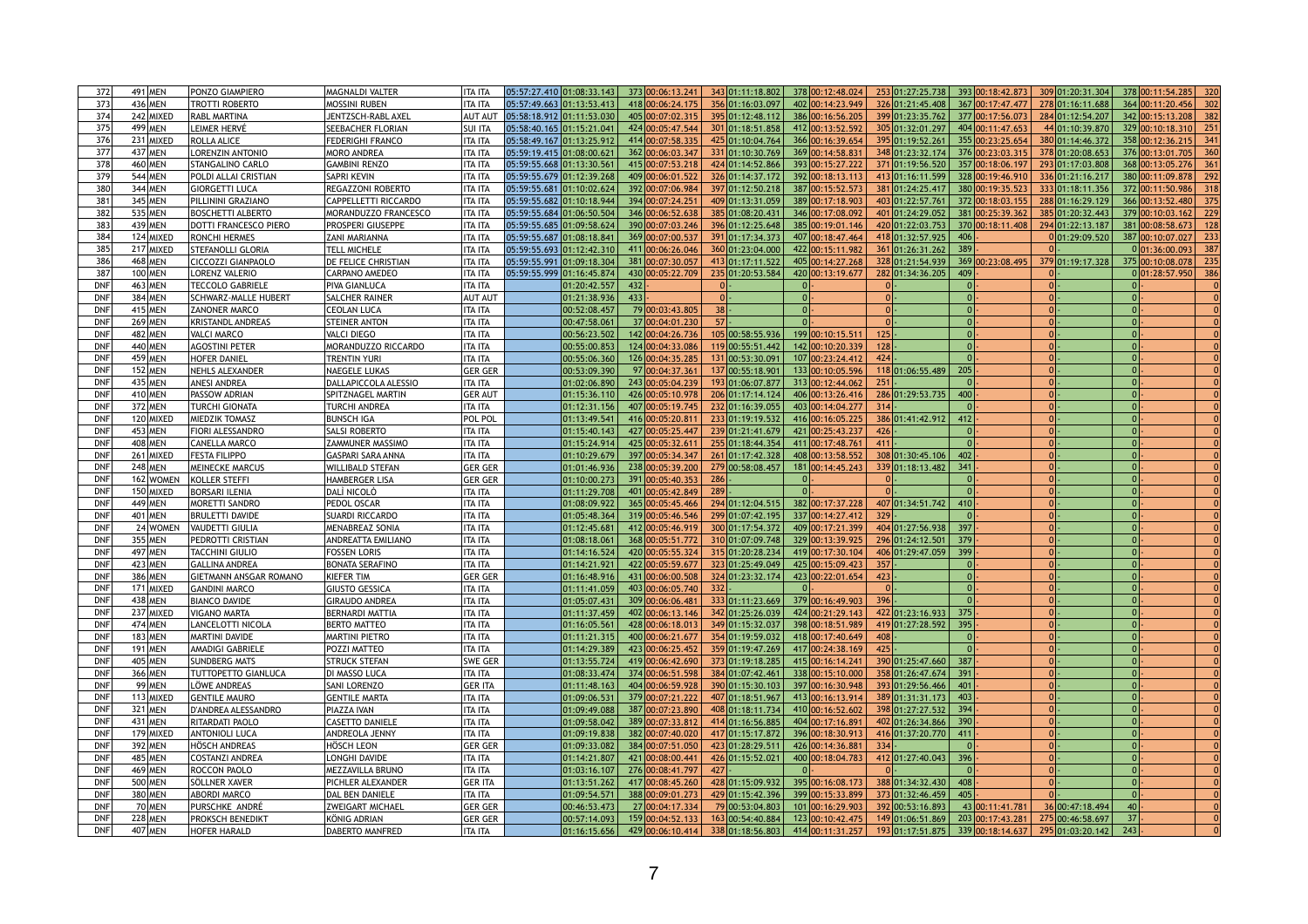| <b>DNF</b> | 333 MEN       | SANTACROCE ANGELO              | <b>EMERI JEAN-FRANCOIS</b>    | <b>SUI SUI</b> |  |  | $\vert 01:10:24.078 \vert 396 \vert 00:07:44.280 \vert 419 \vert 01:10:32.781 \vert$ | 370 00:18:39.025 | $417 01:19:21.045$ 354 00:18:19.504 |  | $296 01:13:05.549 $ 344 |  |  |
|------------|---------------|--------------------------------|-------------------------------|----------------|--|--|--------------------------------------------------------------------------------------|------------------|-------------------------------------|--|-------------------------|--|--|
| <b>DNS</b> | $160$ MIXED   | OZERSKIY DMITRY                | LELEKOVA SVETLANA             | <b>RUS RUS</b> |  |  |                                                                                      |                  |                                     |  |                         |  |  |
| DNS        | $47$ MEN      | <b>MERIGHI TOMMASO</b>         | <b>DELLADDIO DAVIDE</b>       | <b>ITA ITA</b> |  |  |                                                                                      |                  |                                     |  |                         |  |  |
| <b>DNS</b> | 363 MEN       | <b>BORDIGA CRISTIANO</b>       | <b>MALCOTTI ROBERTO</b>       | <b>ITA ITA</b> |  |  |                                                                                      |                  |                                     |  |                         |  |  |
| DNS        | 334 MEN       | FABRINI LORENZO                | <b>FABRINI ALESSANDRO</b>     | <b>ITA ITA</b> |  |  |                                                                                      |                  |                                     |  |                         |  |  |
| DNS        | 74 MIXED      | <b>WEISS EVA-MARIA</b>         | <b>GINDL GERHARD</b>          | <b>AUT AUT</b> |  |  |                                                                                      |                  |                                     |  |                         |  |  |
| DNS        | 454 MEN       | <b>CALDART DANIELE</b>         | <b>BENVENUTI PATRICK</b>      | <b>ITA ITA</b> |  |  |                                                                                      |                  |                                     |  |                         |  |  |
| DNS        | 255 MEN       | <b>BRITT JÖRG</b>              | <b>SCHNEIDER ADRIAN</b>       | <b>SUI SUI</b> |  |  |                                                                                      |                  |                                     |  |                         |  |  |
|            | 328 MEN       | <b>BURGSTEINER UWE</b>         | <b>DANKLMAIER SIMON</b>       | <b>AUT AUT</b> |  |  |                                                                                      |                  |                                     |  |                         |  |  |
| DNS        |               |                                | <b>BOGHI STEFANO</b>          |                |  |  |                                                                                      |                  |                                     |  |                         |  |  |
| <b>DNS</b> | 458 MEN       | COLOMBO MARCO                  |                               | <b>ITA ITA</b> |  |  |                                                                                      |                  |                                     |  |                         |  |  |
| DNS        | 461 MEN       | <b>MORETTI COSTANTINO</b>      | <b>CASIMIRO MICHELE</b>       | <b>ITA ITA</b> |  |  |                                                                                      |                  |                                     |  |                         |  |  |
| DNS        | 327 MEN       | <b>LASSACHER KURT</b>          | <b>RIEGLER THOMAS</b>         | <b>AUT AUT</b> |  |  |                                                                                      |                  |                                     |  |                         |  |  |
| DNS        | 102 MEN       | STECHER FROWIN                 | <b>LUDWIG ANDRES</b>          | <b>ITA ITA</b> |  |  |                                                                                      |                  |                                     |  |                         |  |  |
| DNS        | 470 MEN       | RABEZZANA ANDREA               | PIZZINI LORENZO               | <b>ITA ITA</b> |  |  |                                                                                      |                  |                                     |  |                         |  |  |
| DNS        | $76$ MEN      | <b>MAREK ZABIK</b>             | MATEUSZ WOJCIK                | <b>POL POL</b> |  |  |                                                                                      |                  |                                     |  |                         |  |  |
| <b>DNS</b> | 187 MIXED     | <b>DECLARA MATTHIAS</b>        | <b>FRILLI ANNA</b>            | <b>ITA ITA</b> |  |  |                                                                                      |                  |                                     |  |                         |  |  |
| DNS        | 77 MIXED      | UNTERRADER PHILIPP             | <b>MOSER ANNA</b>             | <b>AUT AUT</b> |  |  |                                                                                      |                  |                                     |  |                         |  |  |
| <b>DNS</b> | 277 MIXED     | LEFEVRE MARCEL                 | WIESHOLZER ANDREA             | <b>GER GER</b> |  |  |                                                                                      |                  |                                     |  |                         |  |  |
| <b>DNS</b> | $123$ MEN     | <b>VORRABER ANDREAS</b>        | <b>KIRSCHNER MARKUS</b>       | <b>AUT AUT</b> |  |  |                                                                                      |                  |                                     |  |                         |  |  |
| DNS        | 326 MEN       | <b>WIESER MARTIN</b>           | <b>THALER MARKUS</b>          | <b>AUT AUT</b> |  |  |                                                                                      |                  |                                     |  |                         |  |  |
| <b>DNS</b> | 479 MEN       | <b>SERNIA NICOLA</b>           | <b>PORRO ANTONIO</b>          | <b>ITA ITA</b> |  |  |                                                                                      |                  |                                     |  |                         |  |  |
| <b>DNS</b> | 483 MEN       | RIGOLLET JACOPO                | <b>MARTINI ANDREA</b>         | <b>ITA ITA</b> |  |  |                                                                                      |                  |                                     |  |                         |  |  |
| <b>DNS</b> | 322 MEN       | <b>CODONI MICHELE</b>          | <b>CODONI TOMMASO</b>         | <b>ITA ITA</b> |  |  |                                                                                      |                  |                                     |  |                         |  |  |
| <b>DNS</b> | 487 MEN       | SIMIONI MATTEO                 | <b>BOLCATO FRANCESCO</b>      | <b>ITA ITA</b> |  |  |                                                                                      |                  |                                     |  |                         |  |  |
| DNS        | 318 MEN       | <b>COLOMBINI GNUTTI MATTEO</b> | <b>ROSSI LUCA</b>             | <b>ITA ITA</b> |  |  |                                                                                      |                  |                                     |  |                         |  |  |
| DNS        | 492 MEN       | MANFREDINI EDOARDO             | <b>FRANCHINI SILVESTRO</b>    | <b>ITA ITA</b> |  |  |                                                                                      |                  |                                     |  |                         |  |  |
| <b>DNS</b> | $49$ MEN      | KABUSCH MICHAEL                | <b>GRUBER PETER</b>           | <b>AUT AUT</b> |  |  |                                                                                      |                  |                                     |  |                         |  |  |
| <b>DNS</b> | 494 MEN       | POLOTTI DIEGO                  | <b>ODDI RICCARDO</b>          | <b>ITA ITA</b> |  |  |                                                                                      |                  |                                     |  |                         |  |  |
| <b>DNS</b> | 496 MEN       | <b>CIOLDI ELIO</b>             | <b>BONETTI CARLO</b>          | <b>SUI SUI</b> |  |  |                                                                                      |                  |                                     |  |                         |  |  |
| <b>DNS</b> | $315$ MEN     | KÖBERL UDO                     | <b>FELDKIRCHNER CHRISTOPH</b> | <b>AUT AUT</b> |  |  |                                                                                      |                  |                                     |  |                         |  |  |
| DNS        | 207 WOMEN     | <b>TRITSCHEL MARIE</b>         | <b>TRITSCHEL KARIN</b>        | <b>GER GER</b> |  |  |                                                                                      |                  |                                     |  |                         |  |  |
| <b>DNS</b> | 86 MEN        | <b>FÖLSNER MICHAEL</b>         | <b>GRUGGER SEPP</b>           | <b>AUT AUT</b> |  |  |                                                                                      |                  |                                     |  |                         |  |  |
| <b>DNS</b> | 96 MEN        | DÖCKE MAX                      | <b>JENSCHATZ SEBASTIAN</b>    | <b>GER AUT</b> |  |  |                                                                                      |                  |                                     |  |                         |  |  |
| <b>DNS</b> | 398 MEN       | <b>SALVATORE FRANCO</b>        | <b>BOSSONE MASSIMO</b>        | <b>ITA ITA</b> |  |  |                                                                                      |                  |                                     |  |                         |  |  |
| <b>DNS</b> | 399 MEN       | <b>GHEZA JACOPO</b>            | PANZERI MARIO LUCIANO         | <b>ITA ITA</b> |  |  |                                                                                      |                  |                                     |  |                         |  |  |
| <b>DNS</b> | 400 MEN       | <b>SPELZINI LORENZO</b>        | <b>VAVASSORI STEFANO</b>      | <b>ITA ITA</b> |  |  |                                                                                      |                  |                                     |  |                         |  |  |
| <b>DNS</b> | 359 MEN       | <b>BUSSOLATI ANTONIO</b>       | <b>BOLPAGNI HERIVAN</b>       | <b>ITA ITA</b> |  |  |                                                                                      |                  |                                     |  |                         |  |  |
| <b>DNS</b> | 404 MEN       | <b>PAROLA CLAUDIO</b>          | TALENTI PIERO                 | <b>ITA ITA</b> |  |  |                                                                                      |                  |                                     |  |                         |  |  |
| DNS        | 94 MEN        | <b>DREXEL KLAUS</b>            | <b>KLEHENZ BERTRAM</b>        | <b>AUT AUT</b> |  |  |                                                                                      |                  |                                     |  |                         |  |  |
| <b>DNS</b> | $409$ MEN     | <b>TESIO MASSIMO</b>           | LAMBERTI RICCARDO             | <b>ITA ITA</b> |  |  |                                                                                      |                  |                                     |  |                         |  |  |
| <b>DNS</b> | 358 MEN       | <b>TISCH ROBERT</b>            | <b>GAMPERL DOMINIK</b>        | <b>AUT AUT</b> |  |  |                                                                                      |                  |                                     |  |                         |  |  |
| <b>DNS</b> | $93$ MEN      | <b>JANK ANDREAS</b>            | <b>WAGENHOFER TOBIAS</b>      | <b>SUI AUT</b> |  |  |                                                                                      |                  |                                     |  |                         |  |  |
|            |               |                                |                               |                |  |  |                                                                                      |                  |                                     |  |                         |  |  |
| <b>DNS</b> | 246 MEN       | <b>ANESA LUIGI</b>             | ANDREOLETTI ENRICO MASSIMO    | <b>ITA ITA</b> |  |  |                                                                                      |                  |                                     |  |                         |  |  |
| DNS        | 215 MIXED     | <b>SUNKLER PETER</b>           | <b>SUNKLER NATALIE</b>        | <b>GER GER</b> |  |  |                                                                                      |                  |                                     |  |                         |  |  |
| <b>DNS</b> | $75$ MEN      | DEL NEGRO RUBEN                | <b>CEFOLA MATTIA</b>          | <b>ITA ITA</b> |  |  |                                                                                      |                  |                                     |  |                         |  |  |
| DNS        | 419 MEN       | <b>FERROD FABIO</b>            | <b>GERARD YANNICK</b>         | <b>ITA ITA</b> |  |  |                                                                                      |                  |                                     |  |                         |  |  |
| <b>DNS</b> | 478 MEN       | <b>ANDREANI MICHAEL</b>        | <b>DEL MIGLIO MIRKO</b>       | <b>ITA ITA</b> |  |  |                                                                                      |                  |                                     |  |                         |  |  |
| <b>DNS</b> | 142 MEN       | <b>BONDESAN MATTEO</b>         | <b>SEEBACHER FLORIAN</b>      | <b>ITA ITA</b> |  |  |                                                                                      |                  |                                     |  |                         |  |  |
| <b>DNS</b> | 361 MEN       | <b>BONVECCHIO EMIL</b>         | <b>BONVECCHIO EDOARDO</b>     | <b>ITA ITA</b> |  |  |                                                                                      |                  |                                     |  |                         |  |  |
| <b>DNS</b> | 339 MEN       | <b>MORETTI STEFANO</b>         | <b>MORETTI MATTIA</b>         | <b>ITA ITA</b> |  |  |                                                                                      |                  |                                     |  |                         |  |  |
| <b>DNS</b> | 234 WOMEN     | <b>PAGLIONE GIULIA</b>         | <b>SIRIGU DANIELA</b>         | <b>ITA ITA</b> |  |  |                                                                                      |                  |                                     |  |                         |  |  |
| DNS        | $233$ MEN     | <b>TRAINI CARLO</b>            | <b>GERARDINI DANNY</b>        | <b>ITA ITA</b> |  |  |                                                                                      |                  |                                     |  |                         |  |  |
| <b>DNS</b> | $430$ MEN     | <b>AIASSA LUCA</b>             | DA FORNO DARIO                | <b>ITA ITA</b> |  |  |                                                                                      |                  |                                     |  |                         |  |  |
| <b>DNS</b> | 432 MEN       | <b>SPIZ MICHELE</b>            | <b>FERIGO RAFFAELE</b>        | <b>ITA ITA</b> |  |  |                                                                                      |                  |                                     |  |                         |  |  |
|            | 337 MEN       | DANIELSSON PATRICK             | KIRCHMAIER BENJAMIN           | <b>ITA ITA</b> |  |  |                                                                                      |                  |                                     |  |                         |  |  |
| <b>DNS</b> | 80 MEN        | <b>SANTONI MARCO</b>           | <b>CHEMOTTI MARCO</b>         | <b>ITA ITA</b> |  |  |                                                                                      |                  |                                     |  |                         |  |  |
| <b>DNS</b> | 205 MIXED     | <b>ENNEMOSER ANNA</b>          | <b>FEURSTEIN THOMAS</b>       | <b>AUT AUT</b> |  |  |                                                                                      |                  |                                     |  |                         |  |  |
| <b>DNS</b> | <b>79 MEN</b> | <b>IORIATTI ANDREA</b>         | <b>CASANOVA MASSIMO</b>       | <b>ITA ITA</b> |  |  |                                                                                      |                  |                                     |  |                         |  |  |
| <b>DNS</b> |               |                                |                               |                |  |  |                                                                                      |                  |                                     |  |                         |  |  |
| <b>DNS</b> | 78 MEN        | RAFFELSBERGER JÜRGEN           | <b>KREUZER STEFAN</b>         | <b>AUT AUT</b> |  |  |                                                                                      |                  |                                     |  |                         |  |  |
| DNS        | 443 MEN       | ALDEGANI SIMONE                | <b>BALDAN DENIS</b>           | <b>ITA ITA</b> |  |  |                                                                                      |                  |                                     |  |                         |  |  |
| DNS        | 88 MEN        | <b>DEFLORIAN MANUEL</b>        | <b>DEFLORIAN ENRICO</b>       | <b>ITA ITA</b> |  |  |                                                                                      |                  |                                     |  |                         |  |  |